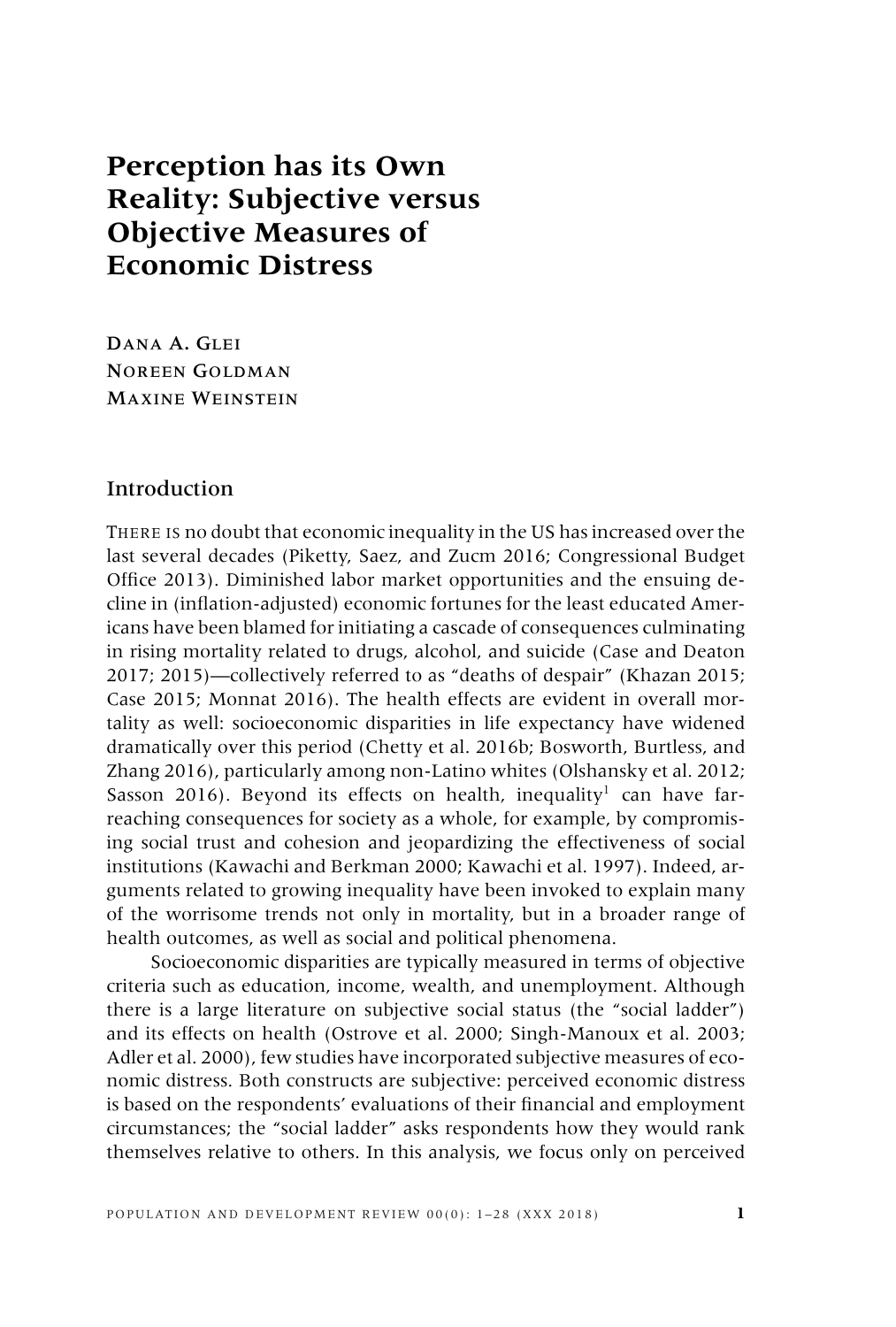economic distress. To quantify socioeconomic disparities in our measures of perceived economic distress, we construct another measure that forms an essential part of our analysis. For this measure, which we refer to as relative socioeconomic status (relative SES), we use objective criteria (i.e., education, income, assets, and occupation) to assign a percentile rank denoting the respondent's position within the overall distribution. It is distinct from the "social ladder" in that the relative ranking is derived completely from objective criteria rather than from respondents' own evaluations of their social positions.

Although we would expect disparities in perceived economic distress to widen alongside objective measures, people's perceptions are influenced by a broad set of factors. In particular, these perceptions may vary across birth cohorts because the conditions experienced by a cohort during its formative years can influence whether individuals view their financial means to be sufficient. Case and Deaton (2017) argue that the labor market opportunities available to members of a cohort as they enter the work force may affect not only their career trajectories, but also have ramifications for marital prospects and family formation (Case and Deaton 2017). Collectively, those cohort histories may shape a person's view of his/her economic well-being even much later in life.

More importantly, the social and health consequences of inequality may depend on perceptions at least as much, if not more, than they do on objective criteria. Indeed, as Thomas and Thomas (1928: 572) put it, "If men define situations as real, they are real in their consequences." Previous studies have demonstrated that subjective measures of poor financial well-being predict mortality (Szanton et al. 2008), decline in mental health (Wilkinson 2016), and worse self-assessed health status (Arber et al. 2014; Shippee et al. 2012), even after controlling for objective economic factors. Therefore, efforts to identify the underlying causes of recent demographic trends are likely to benefit from considering subjective assessments in addition to objective measures of economic distress.

In this paper, we begin by quantifying the extent to which the socioeconomic disparities in perceived economic distress widened since the mid-1990s. Specifically, we investigate the degree to which subjective measures of financial strain and employment uncertainty differ between those in the top and bottom percentiles of relative SES and whether that SES disparity widened over time. We subsequently address a more interesting question: did the SES-associated disparities in perceptions widen more than we would expect based on changes in objective measures? Thus, we determine the extent to which the growing disparities (i.e., differences between those with low versus high relative SES) in subjective measures can be explained by changes in objective measures of economic and employment conditions. As discussed in the next section, reference group theory would predict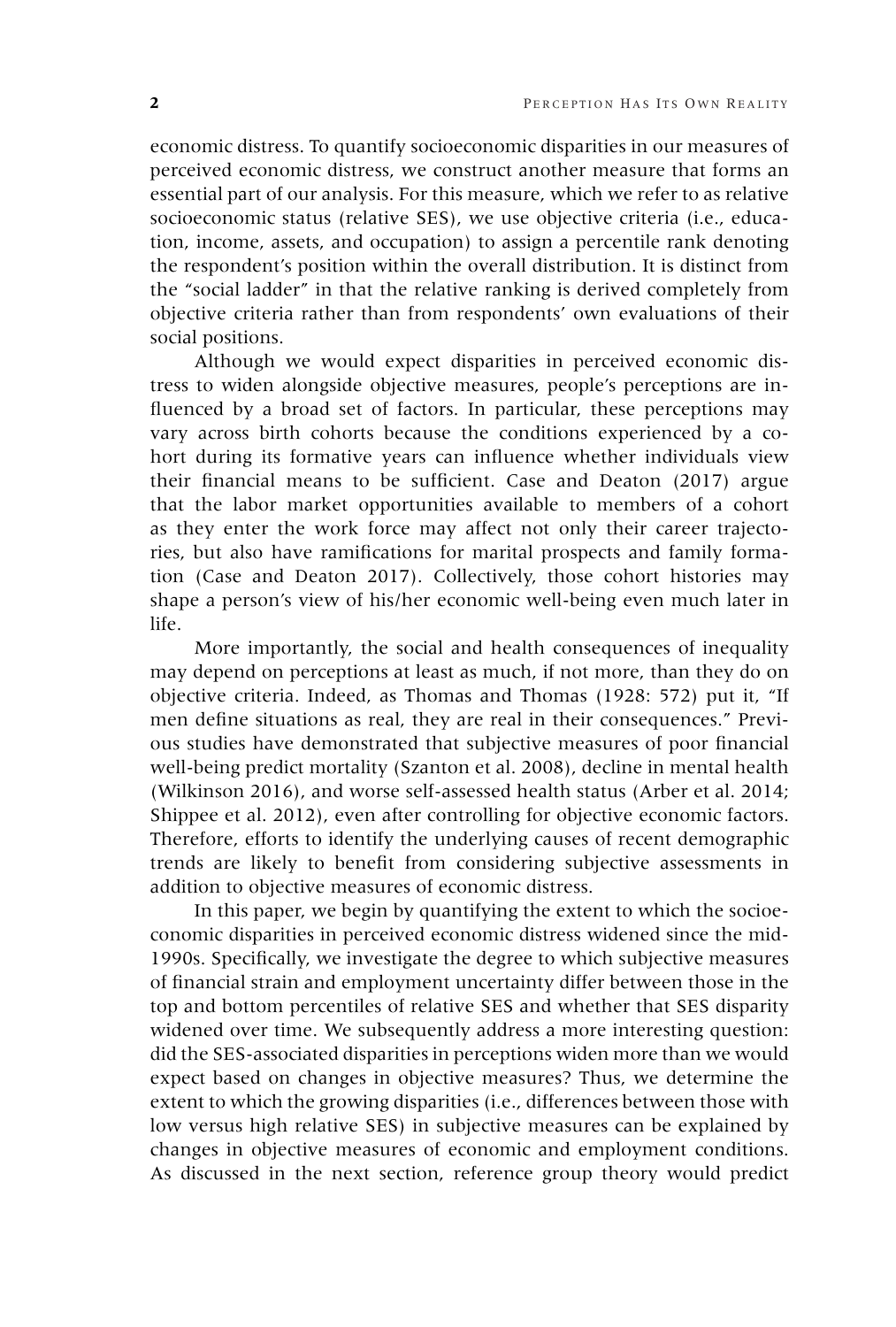that more advantaged subgroups would perceive the same economic and employment conditions more negatively. Therefore, we also test whether there is a racial/ethnic differential in perceptions of economic distress net of objective circumstances.

# Background

Voydanoff (1990) conceptualizes economic distress as having both objective and subjective dimensions. The objective component includes economic deprivation (e.g., real income, assets) as well as employment instability (e.g., patterns of employment), whereas the subjective dimension encompasses financial strain (e.g., perceived financial inadequacy) and employment uncertainty (e.g., assessments of current work situation and prospects for the future). Conger (1990) argues that the effects of objective economic conditions on health and behavior are mediated by subjective financial strain. Leininger and Kalil (2014) suggest that perceived financial strain during the Great Recession (December 2007 to June 2009 in the US) might be less connected with objective economic factors and relate more to perceived uncertainty about the future. That suggestion raises an empirical question: are subjective evaluations of financial strain and employment uncertainty simply a function of objective circumstances? Or, do other factors play a role in shaping an individual's perception of his/her economic and employment situation?

By most objective measures, the Great Recession had a greater financial impact on blacks and Latinos than on whites (Kochhar et al. 2011). US blacks continue to have far higher overall mortality than US whites (National Center for Health Statistics 2017, Table 15), but recent attention has highlighted the slowing of mortality decline and the increasing death rates related to drugs, alcohol, and suicide that appear to have affected non-Latino whites more than blacks or Latinos (Kochanek et al. 2016; Squires and Blumenthal 2016; Case and Deaton 2017; Case and Deaton 2015). Although there has been a surge in overdose mortality among blacks and Latinos since 2010, rates of overdose mortality remain much higher among non-Latino whites than their non-Latino black and Latino counterparts (Hedegaard et al. 2017).

Reference group theory (Hyman 1942; Merton and Rossi 1950; Merton 1957), which posits that individuals compare themselves to the social group to which they aspire, provides one possible explanation for the racial difference. Relatedly, the theory of relative deprivation (Davis 1959; Runciman 1966; Merton and Rossi 1950) refers to the notion that comparing oneself with others who are more advantaged can create a feeling of deprivation. Because people generally focus on upward comparisons (Runciman 1966; Evans et al. 2004), growing levels of income inequality are likely to affect perceptions adversely for most, if not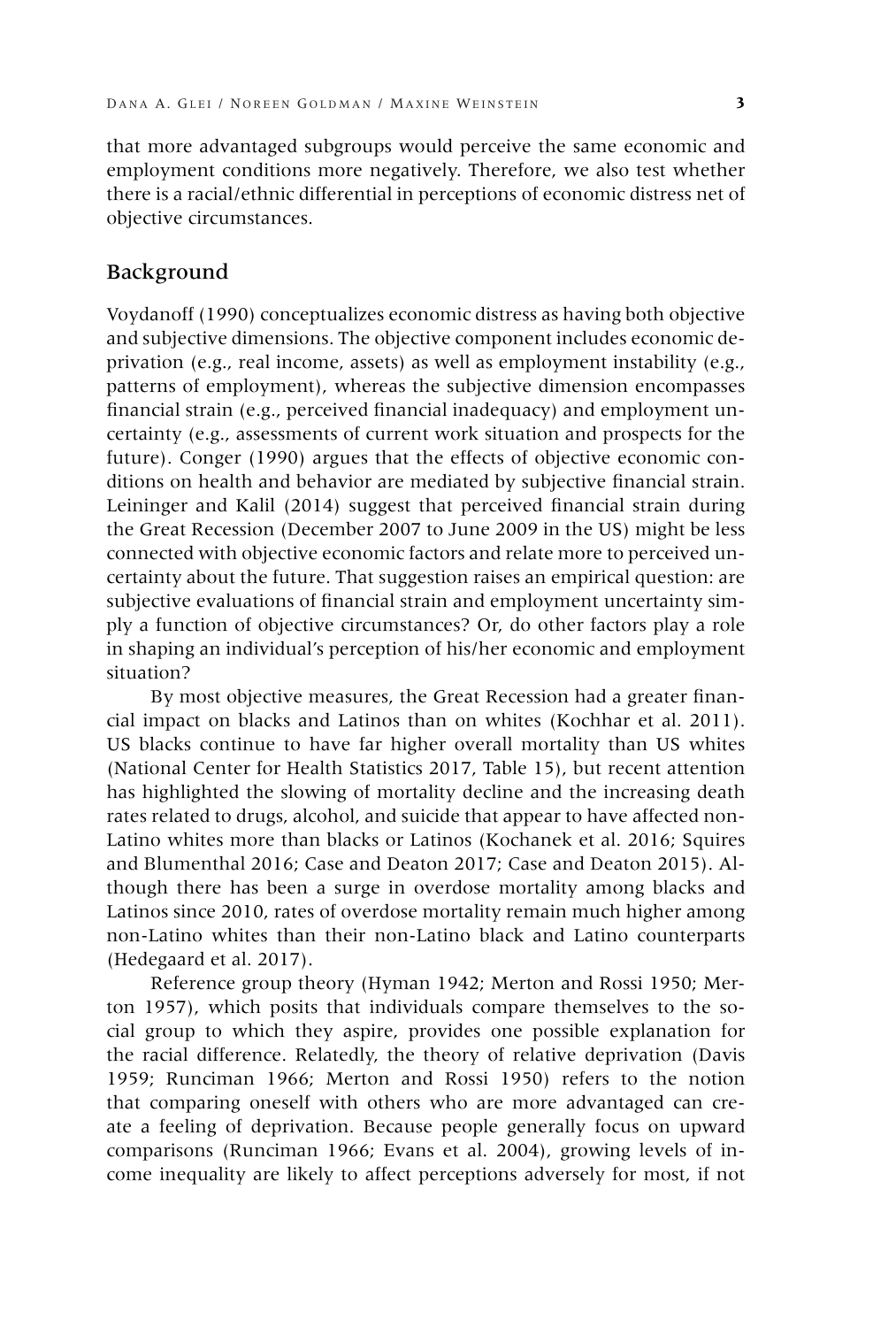all, of the population, but those with the lowest income may experience the strongest feelings of being worse off (Hastings 2017). Thus, we would predict that as inequality increases, individuals with low socioeconomic status would perceive themselves to be worse off than their actual economic circumstances would suggest. That is, we expect their sense of relative deprivation to grow over time because they are comparing their condition with those at the top who have enjoyed greater prosperity.

Yet people compare themselves not only with positive reference groups (i.e., those they admire), but also negative reference groups (i.e., those to whom they feel superior and from whom they differentiate themselves). Runciman (1966) distinguishes between comparisons within one's own subgroup (i.e., "egoist comparison") versus comparisons of one's own group relative to other subgroups (i.e., "fraternal comparison"). In the case of fraternal (out-group) comparisons, Davis (1959) uses the term "relative subordination" to refer to the resulting attitude when someone who is worse off relative to the population as a whole compares her/himself to a better off member of an out-group, whereas he denotes the attitude as "relative superiority" when a better off individual compares her/himself to a worse off member of an out-group. Cherlin (2016; 2014) points out that reference group theory might explain why people who have more might feel like they have less; it all depends on the reference group to which they compare themselves. Within the US, non-Latino whites have historically enjoyed greater advantages than minorities. Reference group theory would suggest that subgroups that have been more advantaged would have higher expectations. Thus, worse off members of a historically advantaged subgroup may be more prone to feelings of relative subordination.

Status anxiety may further explain an apparent discordance between objective and subjective measures. Lipset (1955) used the term "status anxiety" to explain how concerns about one's relative social position can arise during periods of apparent prosperity or at least economic recovery. Unlike the financial deprivation that results from economic recession and widespread unemployment, status anxiety is more subjective in nature. As Wilkinson (2016) notes, the link between objective circumstances and subjective evaluations may seem counterintuitive: during periods of economic decline, a person may downplay his/her own financial troubles. But when times are more prosperous, people who are not doing as well might feel left behind, thereby generating status anxiety. Previous authors have argued that increased income inequality can heighten status anxiety, which can, in turn, affect an individual's health via emotional and stress responses and also adversely affect social relationships and social organization (Layte and Whelan 2013).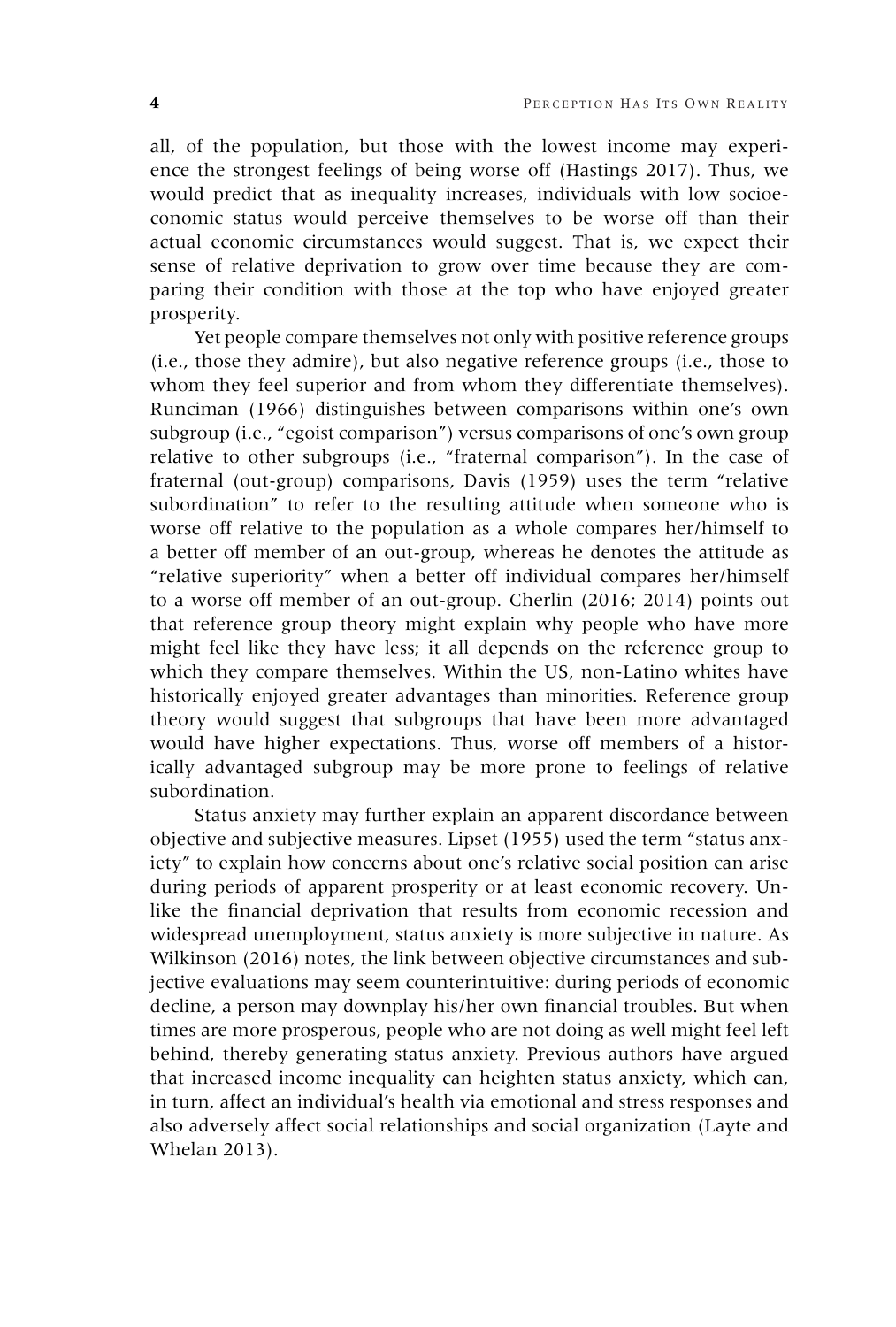# Hypotheses

As a result of increasing inequality and weakening employment prospects for less educated Americans, we hypothesize that,

H<sub>1</sub>: Perceived financial strain and employment uncertainty increased more over time for individuals at the lower end of the SES distribution than for those at the upper end of the SES continuum.

Widening SES disparities in these perceived measures, implied by  $H_1$ , may be simply a function of changes in objective measures of economic and employment conditions: people perceive themselves as worse off because they are worse off. Yet growing inequality may exacerbate one's sense of relative deprivation. Based on reference group and relative deprivation theories, we would predict that people's expectations rise as they try to "keep up with the Joneses." Consequently, we suspect that the SES disparity in perceptions widened even more than observed economic circumstances would suggest.

**H2:** The growing disparity in perceived economic distress was greater than would be expected based on changes in objective, inflation-adjusted economic and employment conditions.

Within US society, non-Latino whites have historically enjoyed socioeconomic advantages relative to minorities. Consequently, they are likely to have higher expectations and be more susceptible to status anxiety. We anticipate that,

H<sub>3</sub>: Given similar economic and employment circumstances, non-Latino whites will have perceived themselves as worse off than groups who have been more disadvantaged historically.

We also expect that, after controlling for differences in economic and employment conditions, non-Latino whites will experience a greater rise than minorities in perceived economic distress since the mid-1990s. Our rationale is the observation that minorities may perceive themselves as financially better off than their parents were at the same age. In contrast, non-Latino whites, particularly those with low levels of education, fared rather well during the post-World War II period. Yet in recent years, the effects of globalization and the decline of well-paid manufacturing jobs for high school educated individuals (the so-called "blue collar aristocracy") have made it increasingly difficult for this group to match the improvements in the standard of living enjoyed by their parents. Although the number of minorities in the sample utilized does not provide sufficient statistical power to adequately test differences in the period effects by race/ethnicity, in the Discussion we briefly review some exploratory analyses along these lines.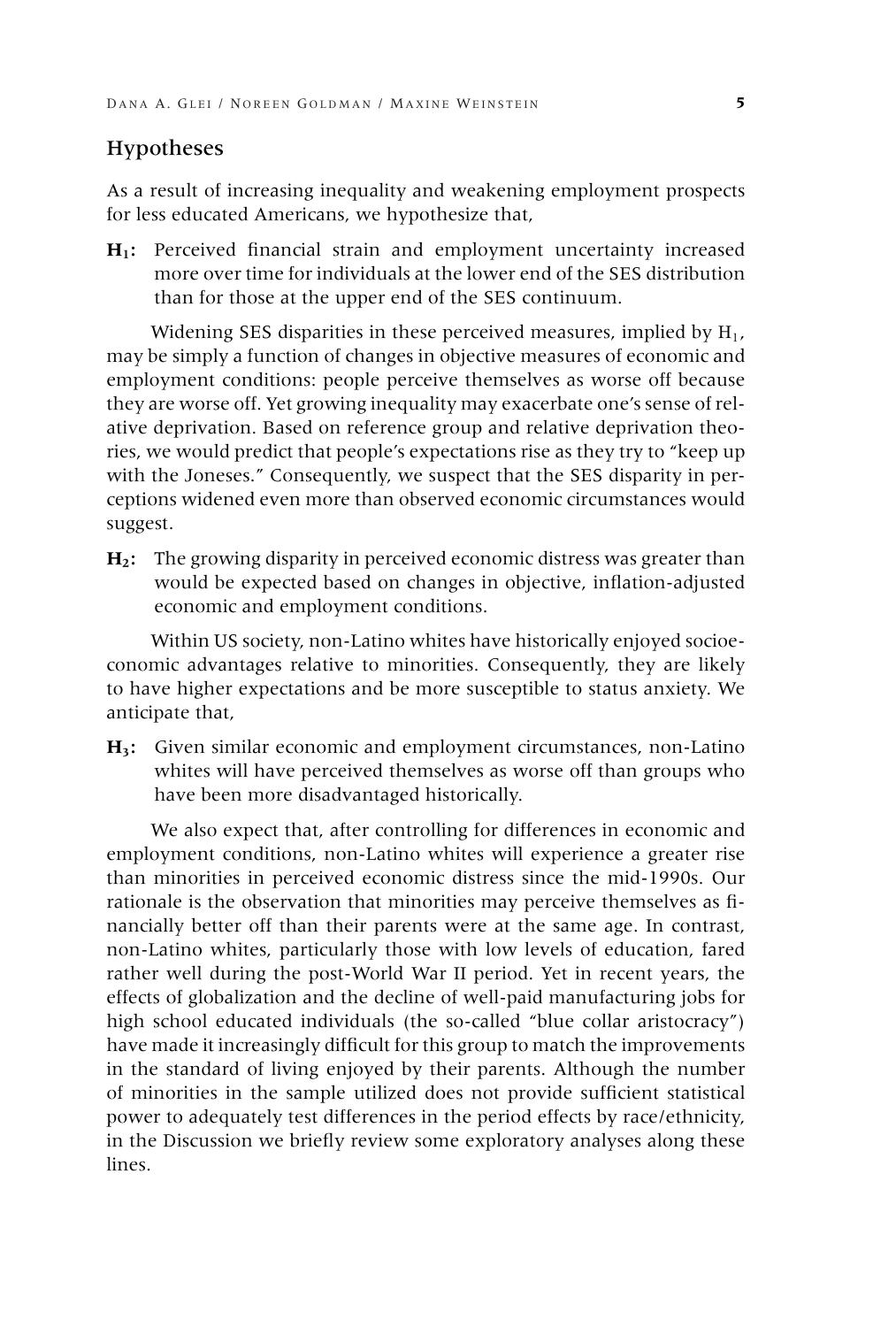# Methods

## Data

We use data from two cross-sectional waves of the Midlife Development in the US study (MIDUS). In 1995–1996 (Wave M1), MIDUS conducted phone interviews ( $N = 3,487, 70$  percent response rate) with a national sample of non-institutionalized, English-speaking adults aged 25–74 in the coterminous United States, selected by random digit dialing with oversampling of older people and men (Brim et al. 2016). Among those who completed the phone interview, 3,034 (87 percent) also completed mail-in self-administered questionnaires (SAQ). In 2011–2014 (Wave R1), a new refresher cohort with the same age range was sampled from the national population (Ryff et al. 2016). Among those who completed the phone interview ( $N = 3,577, 59$  percent response rate), 2,598 (73 percent) also completed the SAQ.

We restrict our analyses to respondents who completed the SAQ. Thus, our pooled analysis sample comprises 5,632 respondents.

# Measures

*Subjective measures of economic distress.* The subjective outcomes include two measures of financial strain and two measures related to employment uncertainty. Our first measure is an index of current financial strain based on the following five questions from the SAQ:

- (1) *"Using a scale from 0 to 10 where 0 means 'the worst possible financial situation' and 10 means 'the best possible financial situation,' how would you rate your financial situation these days?"*
- (2) *"Looking ahead ten years into the future, what do you expect your financial situation will be like at that time?"* [using the same 0–10 scale]
- (3) *"Using a 0 to 10 scale where 0 means 'no control at all' and 10 means 'very much control,' how would you rate the amount of control you have over your financial situation these days?"*
- (4) *"In general, would you say you (and your family living with you) have more money than you need, just enough for your needs, or not enough to meet your needs?"*
- (5) *"How difficult is it for you (and your family) to pay your monthly bills?"* [response categories: very difficult, somewhat difficult, not very difficult, not at all difficult]

Each item was standardized based on the distribution of the pooled sample and coded so that higher values indicate more financial strain. Then, we computed the mean across the five items (Cronbach's  $\alpha = 0.84$ ).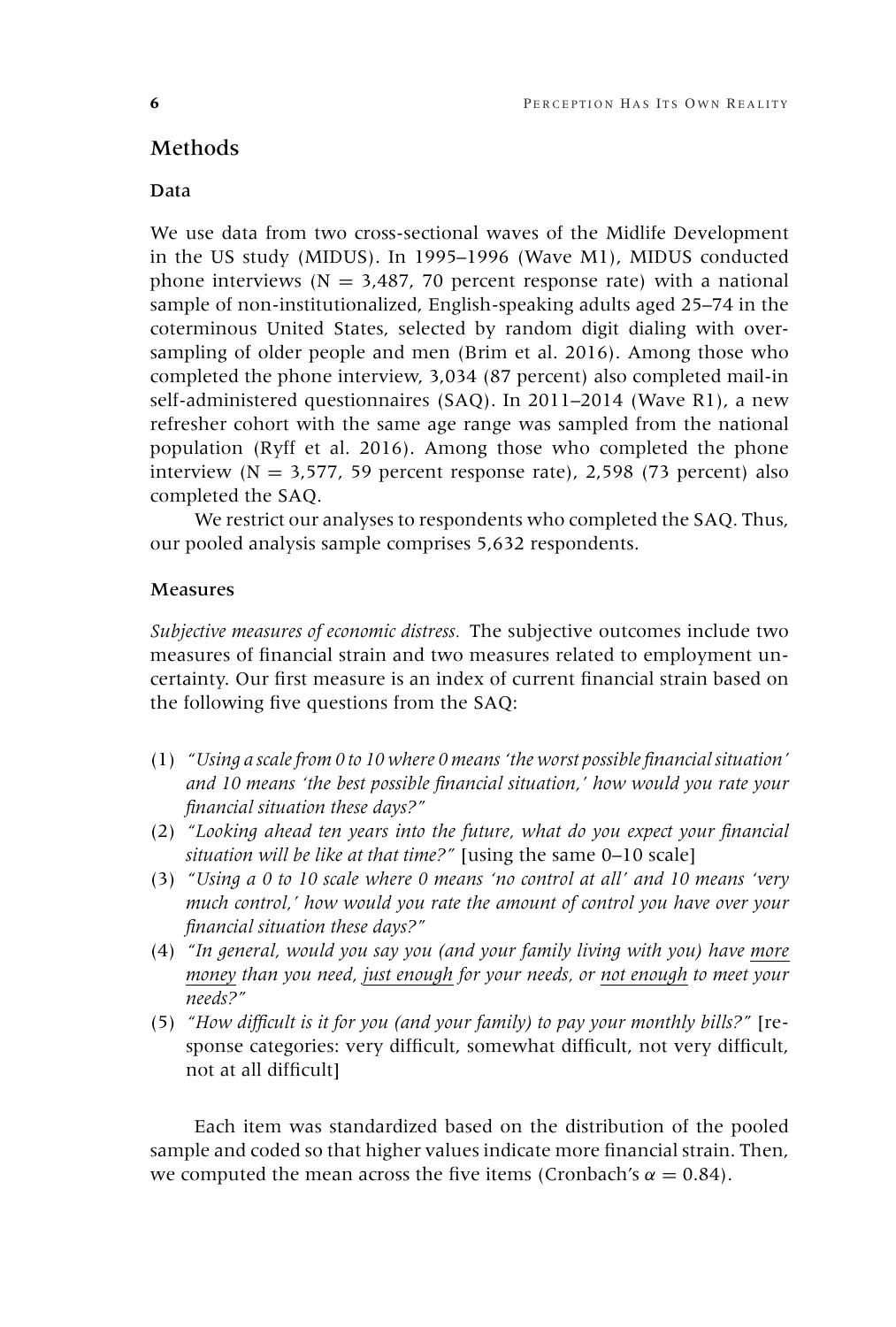The second measure of financial strain relates to intergenerational financial disadvantage and is based on the following question: "*When your parents were the age you are now, were they better off or worse off financially than you are now?*" Responses were coded on a seven-point scale from "a lot better off" to "a lot worse off"; higher values indicate that the respondent perceived him/herself as worse off than his/her parents (i.e., parents were better off than the respondent).

We measure employment uncertainty using the respondent's ratings of his/her current work situation (*"Please think of the work situation you are in now, whether part-time or full-time, paid or unpaid, at home or at a job. Using a scale from 0 to 10 where 0 means 'the worst possible work situation' and 10 means 'the best possible work situation,' how would you rate your work situation these days?"*) and his/her expected work situation 10 years in the future (*"Looking ahead ten years into the future, what do you expect your work situation will be like at that time?"* using the same scale). These two questions were asked of all respondents regardless of whether they were employed at the time of the survey. We reverse-coded these measures so that higher values indicate worse evaluations (i.e., more uncertainty).

*Objective measures of economic and employment circumstances.* Socioeconomic status (SES) is typically measured based on education, occupation, income, and/or wealth and can be specified in either absolute or relative terms. We create a measure of relative SES (percentile rank within each survey wave) that includes measures of economic deprivation as well as education and occupation (see Supplementary Material for details). Much of the literature on widening social disparities in health and mortality focuses on educational differentials, but trends in health disparities by education are compromised by the problem of lagged selection bias (Dowd and Hamoudi 2014). The proportion of the US population that completed high school increased dramatically during the twentieth century and thus, high school dropouts have become an increasingly select group (Dowd and Hamoudi 2014). Indeed, Hendi (2015) finds that half of the decline in life expectancy among the least-educated white women and much of widening of the education gap in survival results from shifts in the educational distribution. Our composite measure of relative SES is less prone to the problem of lagged selection bias because it allows us to evaluate changes over time in the outcome measures for fixed quantiles of the population.

In the models that control for objective economic and employment circumstances, we include each of the individual components used to construct relative SES (see Table 1 for the full list),<sup>2</sup> a dichotomous variable indicating whether the respondent was covered by health insurance at the time of the survey, and two measures of employment instability: current work status (categorized as employed, retired, or not employed) and the lifetime maximum period of unemployment (when not a student). We recode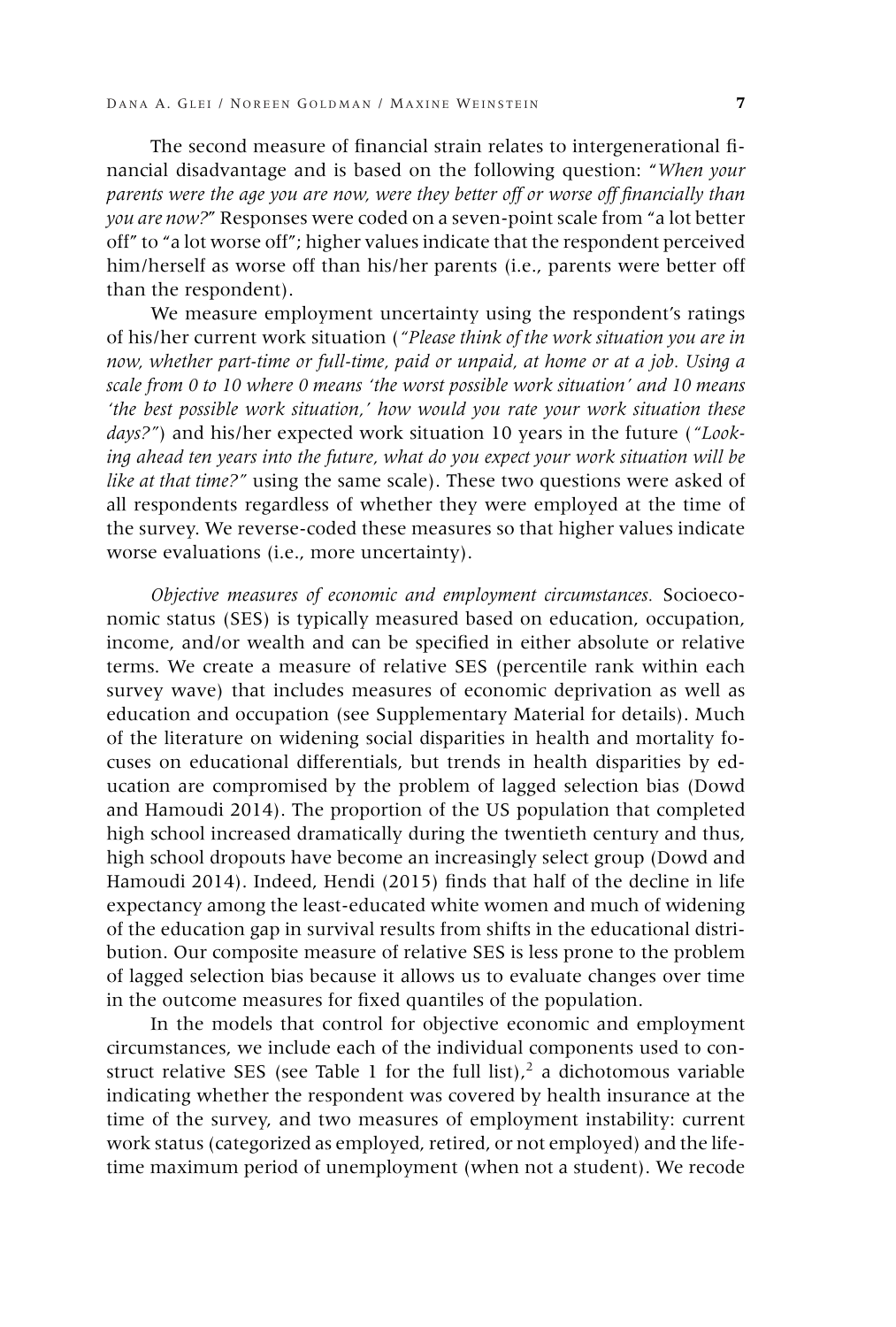|                                                                 | $\ldots$ , $\ldots$<br><b>Pooled Waves</b><br><b>Wave M1</b><br><b>Wave R1</b> |                           |                             |
|-----------------------------------------------------------------|--------------------------------------------------------------------------------|---------------------------|-----------------------------|
|                                                                 | M16R1<br>$(N = 5632)$                                                          | 1995-1996<br>$(N = 3034)$ | 2011-2014<br>$(N = 2598)$   |
| Demographic characteristics                                     |                                                                                |                           |                             |
| Male, %                                                         | 47.8                                                                           | 47.7                      | 48.0                        |
| Age (20-76), mean (SD)                                          | 47.1(13.6)                                                                     | 45.5(13.5)                | 49.0 (13.6)                 |
| Cohort group                                                    |                                                                                |                           |                             |
| Born before 1943, <sup>a</sup> %                                | 19.9                                                                           | 31.2                      | 6.7                         |
| Early Baby Boomers (1943-53), %                                 | 23.3                                                                           | 26.1                      | 20.0                        |
| Late Baby Boomers (1954-64), %                                  | 29.5                                                                           | 30.2                      | 28.7                        |
| Born after 1964, <sup>b</sup> %                                 | 27.3                                                                           | 12.5                      | 44.7                        |
| Non-Latino white, %                                             | 81.2                                                                           | 81.6                      | 80.7                        |
| Married or living with a partner, %                             | 70.8                                                                           | 72.2                      | 69.1                        |
| Objective economic/employment<br>measures                       |                                                                                |                           |                             |
| Educational degree (1-12), mean (SD)                            | 6.6(2.5)                                                                       | 6.3(2.4)                  | 7.0(2.5)                    |
| Current/previous occupation                                     |                                                                                |                           |                             |
| Never employed, <sup>c</sup> %                                  | 0.8                                                                            | 0.9                       | 0.7                         |
| Farming/labor/military, %                                       | 23.9                                                                           | 27.1                      | 20.2                        |
| Service/sales/administrative, %                                 | 37.3                                                                           | 38.0                      | 36.5                        |
| Management/business/financial, %                                | 16.2                                                                           | 15.9                      | 16.7                        |
| Professional, %                                                 | 21.7                                                                           | 18.2                      | 25.8                        |
| Household income $(0-833)$ , <sup>d</sup> mean (SD)             | 62.0(65.8)                                                                     | 69.5 (73.9)               | 53.3 (53.6)                 |
| Wage/salary income $(0-698)$ , <sup>d</sup> mean<br>(SD)        | 41.1 $(46.2)$                                                                  | 41.3 $(41.1)$             | 40.9(51.5)                  |
| Net assets $(0-1820)$ , <sup>d</sup> mean (SD)                  | 121.3(281.6)                                                                   |                           | 105.8 (275.3) 139.4 (287.8) |
| No assets or a deficit, %                                       | 40.3                                                                           | 36.1                      | 45.2                        |
| Spouses' educational degree $(1-12)$ , <sup>e</sup><br>mean(SD) | 6.9(2.5)                                                                       | 6.5(2.4)                  | 7.4(2.5)                    |
| Spouses' current/previous occupation <sup>e</sup>               |                                                                                |                           |                             |
| Never employed, <sup>f</sup> %                                  | 0.9                                                                            | 1.1                       | 0.5                         |
| Farming/labor/military, %                                       | 24.5                                                                           | 27.1                      | 21.3                        |
| Service/sales/administrative, %                                 | 35.9                                                                           | 38.5                      | 32.7                        |
| Management/business/financial, %                                | 17.4                                                                           | 14.9                      | 20.3                        |
| Professional/, %                                                | 21.4                                                                           | 18.3                      | 25.2                        |
| Covered by health insurance, %                                  | 86.8                                                                           | 87.5                      | 86.0                        |
| Current employment status                                       |                                                                                |                           |                             |
| Working, %                                                      | 68.3                                                                           | 71.3                      | 64.8                        |
| Neither working nor retired, %                                  | 17.5                                                                           | 15.9                      | 19.4                        |
| Retired, %                                                      | 14.2                                                                           | 12.8                      | 15.9                        |
| Maximum unemployment spell                                      |                                                                                |                           |                             |
| Never unemployed, <sup>c</sup> %                                | 44.4                                                                           | 39.0                      | 50.8                        |
| <6 months, %                                                    | 16.9                                                                           | 22.9                      | 10.0                        |
| 6 months to $<$ 2 years, %                                      | 16.4                                                                           | 16.8                      | 15.9                        |
| $2+$ years, %                                                   | 23.3                                                                           | 21.4                      | 23.4                        |

**TABLE 1 Descriptive statistics for analysis variables, weighted**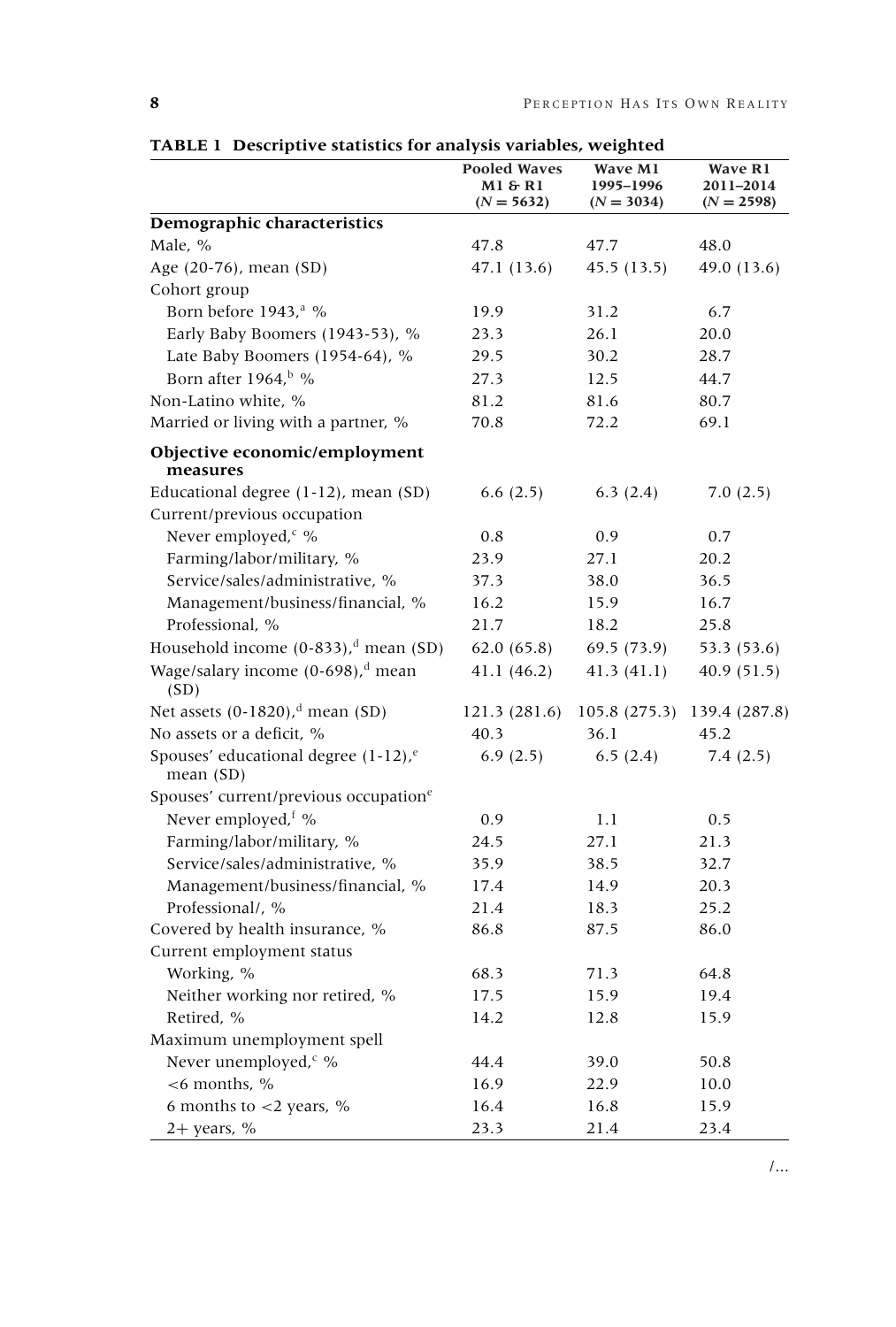|                                                                                        | <b>Pooled Waves</b><br>M16R1<br>$(N = 5632)$ | Wave M1<br>1995-1996<br>$(N = 3034)$ | <b>Wave R1</b><br>2011-2014<br>$(N = 2598)$ |
|----------------------------------------------------------------------------------------|----------------------------------------------|--------------------------------------|---------------------------------------------|
| Spouses' current employment status <sup>e</sup>                                        |                                              |                                      |                                             |
| Working, %                                                                             | 69.0                                         | 68.7                                 | 69.5                                        |
| Neither working nor retired, %                                                         | 16.4                                         | 18.4                                 | 14.0                                        |
| Retired, %                                                                             | 14.5                                         | 12.9                                 | 16.6                                        |
| Perceived financial strain                                                             |                                              |                                      |                                             |
| Index of current financial strain (-1.98)<br>to $2.9$ ), mean $(SD)$                   | 0.0(1.0)                                     | $-0.1(0.9)$                          | 0.1(1.1)                                    |
| Current financial situation<br>$(0-10)$ , where $10 =$ worst), mean<br>(SD)            | 4.2(2.4)                                     | 4.1(2.2)                             | 4.3(2.5)                                    |
| Future financial situation<br>$(0-10, 10 =$ worst), mean $(SD)$                        | 2.9(2.2)                                     | 2.6(2.0)                             | 3.2(2.4)                                    |
| Control over financial situation<br>$(0-10, 10 = no control)$ , mean $(SD)$            | 3.7(2.6)                                     | 3.4(2.5)                             | 4.0(2.7)                                    |
| Money to meet needs<br>$(0-2, 2 = not enough)$ , mean $(SD)$                           | 1.2(0.7)                                     | 1.2(0.6)                             | 1.2(0.7)                                    |
| Difficulty paying monthly bills<br>$(0-3, 3 = \text{very difficult})$ , mean $(SD)$    | 1.3(0.9)                                     | 1.3(0.9)                             | 1.3(1.0)                                    |
| Intergenerational financial disadvantage<br>$(0-6, 6 = a lot worse off)$ , mean $(SD)$ | 2.8(1.9)                                     | 2.6(1.8)                             | 3.0(1.9)                                    |
| Perceived employment uncertainty                                                       |                                              |                                      |                                             |
| Current work situation<br>$(0-10, 10 =$ worst), mean $(SD)$                            | 3.0(2.6)                                     | 2.8(2.4)                             | 3.3(2.8)                                    |
| Expected future work situation<br>$(0-10, 10 =$ worst), mean $(SD)$                    | 2.6(2.6)                                     | 2.4(2.5)                             | 2.9(2.7)                                    |

#### **TABLE 1 (continued)**

<sup>a</sup>Includes the Silent Generation (1925–1942, although only those born in 1938 or later were observed at both waves) and, in the M1 wave, the late GI Generation (i.e., those born in 1920–1924, who represent the tail end of the GI Generation born in 1901–1924).

<sup>b</sup>Includes Gen X (1965–1979, although only those born in 1970 or earlier were observed at both waves) and in R1 wave, some of the early Millennial cohorts (i.e., those born in 1980–1989).

<sup>c</sup>A small number of respondents ( $N = 22$  at M1,  $N = 11$  at R1) had never been employed. For the purposes of modeling, these respondents are coded to the reference group for occupation (farming/labor). The questions about unemployment spells were skipped if the respondent had never been employed for six or more months  $(N = 137$  at M1,  $N = 54$  at R1); we coded those respondents as never having been unemployed.  $d$ Expressed in thousands of 1995 dollars.

<sup>e</sup> Among those who were married or living with a partner ( $N = 2087$  at M1,  $N = 1812$  at R1). For the purposes of modeling, spouse's education is coded as high school graduate and spouse's occupation is coded to the reference group (farming/labor) for those who were not married/partnered ( $N = 947$  at M1,  $N = 786$  at R1). <sup>I</sup>If the respondent's spouse/partner had never been employed ( $N = 23$  at M1,  $N = 8$  at R1), spouses' occupation was coded to the reference group (farming/labor) for modeling purposes.

the maximum unemployment spell into the following categories: never, less than six months, six months to less than two years, and two or more years.

*Demographic factors.* We include the following factors as controls: sex, survey wave, age, cohort, race/ethnicity, and marital status. A dummy variable indicating survey wave (2011–2014 vs. 1995–1996) represents the period effect, while age is specified as linear. We also control for cohort because, as noted in the introduction, economic conditions experienced by a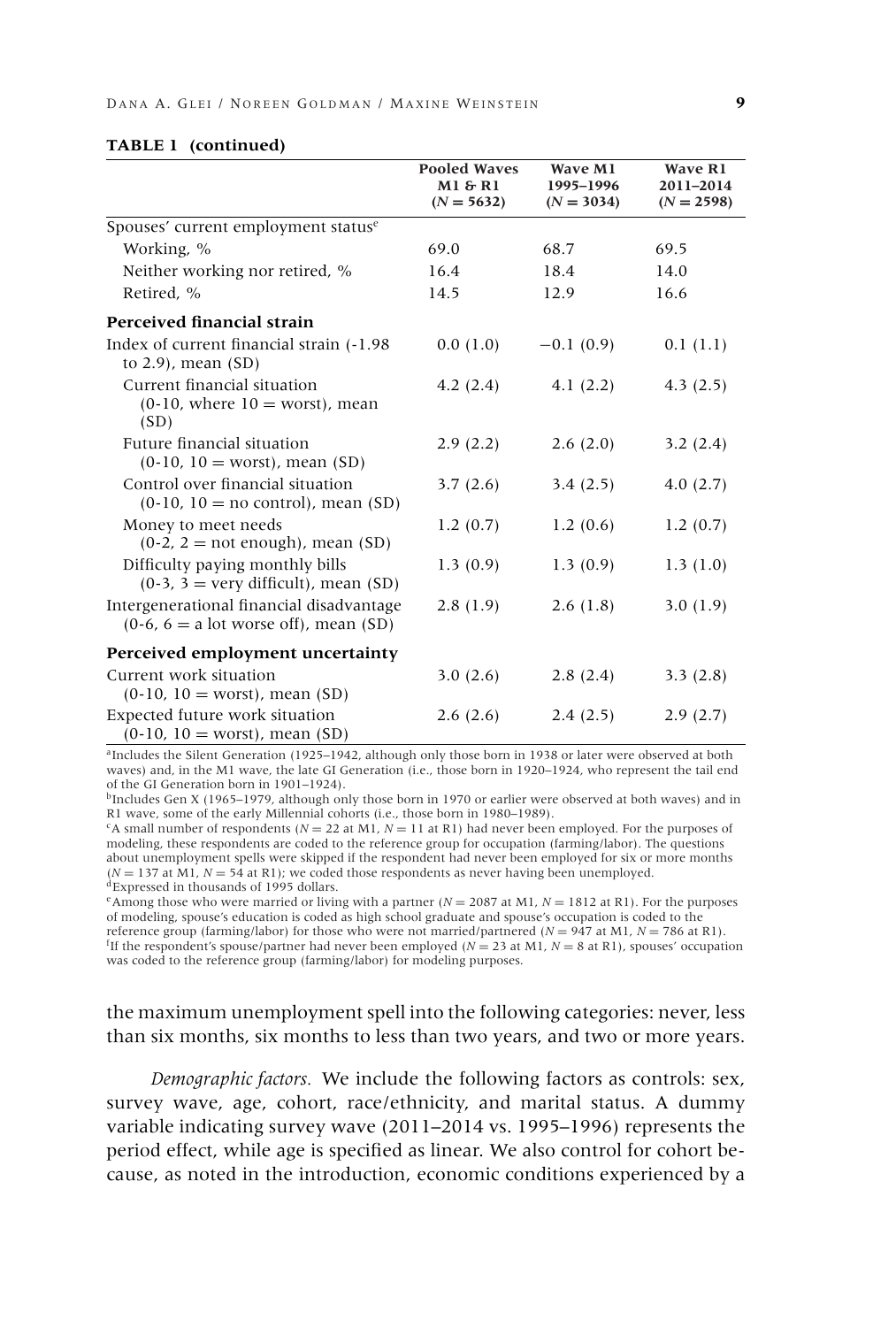cohort during early life may influence its perceptions of economic distress throughout life. We classified respondents into four cohorts: (1) those born before 1943; (2) Early Baby Boomers (born in 1943–1953); (3) Late Baby Boomers (born in 1954–1964); and (4) those born after 1964.<sup>3</sup> Because there are few racial/ethnic minorities in MIDUS, we included a dummy variable that distinguishes non-Latino whites from all other groups. Marital status was also coded as dichotomous, indicating those who were married or living with a partner.

#### Analytical strategy

In order to include as much data as possible in the analysis, we followed standard practices of multiple imputation to handle missing data (Schafer 1999; Rubin 1996). $4$  All analyses were weighted using post-stratification weights. We standardized all outcome measures based on the pooled distribution so that values are measured on the same scale and effect size can be compared across time and across outcomes.

We began with bivariate analyses, using local mean smoothing to plot each of the outcome variables by SES percentile for the two survey waves.<sup>5</sup> In supplementary analyses, we further examined smoothed bivariate plots of the outcome variables by single-year birth cohort.

We then fitted a series of linear regression models for each outcome. The baseline model controlled for period, age, cohort group, sex, race/ethnicity, and marital status. This model also included an interaction between period and cohort group to allow for the fact that some cohorts may have been more affected by changes over time in economic and employment conditions (e.g., cohorts entering the labor force during a period of high unemployment may have struggled harder to establish their careers). In Model 2, we added relative SES (i.e., percentile rank) interacted with survey wave to test  $H_1$ : Did perceived economic distress increase more between 1995–1996 to 2011–2014 for those at the bottom than for those at the top of the SES spectrum? In Model 3, we added controls for the objective measures of economic and employment circumstances to test  $H_2$ : Did the SES disparity in perceptions widen more than expected based on changes in objective measures? Using the results from this same model, we consider the coefficient for race/ethnicity to evaluate  $H_3$ : Given similar objective economic and employment circumstances, did non-Latino whites perceive their situation more negatively than minorities?

# Results

Descriptive statistics for all analysis variables are presented in Table 1 by survey wave. Rising levels of educational attainment over time are apparent. In 1995–1996, the average educational level for the respondent (6.3) and his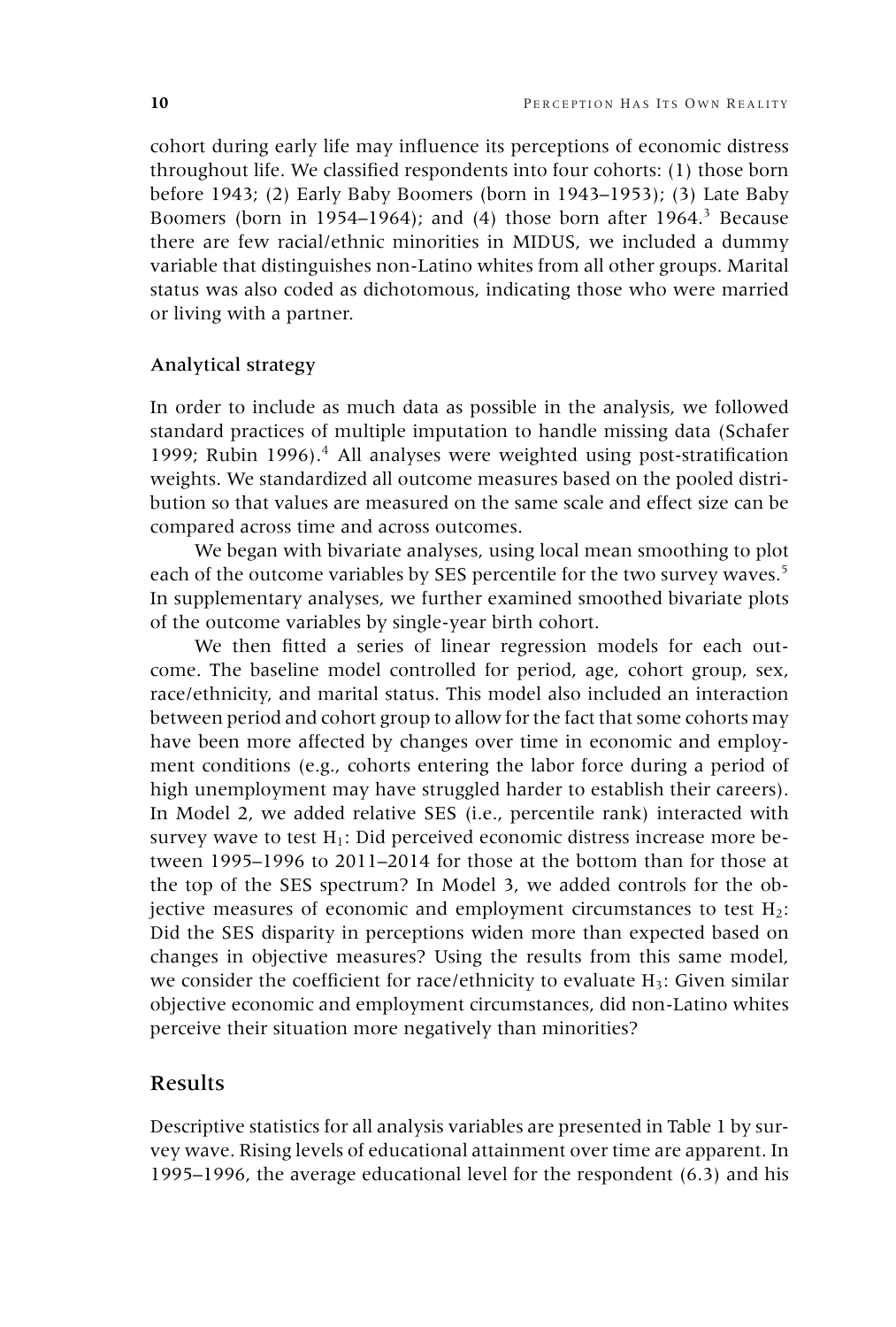or her spouse/partner (6.5) corresponds to one or two years of college without a degree, while the mean level in 2011–2014 (7.0 for respondent, 7.4 for spouse/partner) equates to three or more years of college without a degree. The occupational structure also appears to have shifted over time as the fraction working in the lower two categories declined while the percentage employed in the upper two categories increased. For example, respondents employed in farming, construction, maintenance, production, transportation, or the military declined from 27 percent in 1995–1996 to 20 percent in 2011–2014. Over that same period, the percentage of respondents in professional occupations increased from 18 to 26. Adjusted for inflation, average household income declined, $6$  although wage/salary income for the respondent and spouse combined was more stable over time. The mean level of assets (in real dollars) increased over time, but the average is deceptive because the distribution is extremely skewed. The percentage with no net assets or a deficit increased from 36 in 1995–1996 to 45 in 2011–2014. At the same time, the percentage with very high assets (i.e., \$500,000 or more in 1995 dollars) increased from 4.3 to 7.4 (not shown).

In order to situate changes in the mean levels of subjective economic distress in context, it is useful to consider historical economic conditions during this period. The monthly unemployment rate for adults aged 16 and older hovered between 5.1 and 5.8 during the baseline wave of MIDUS (January 1995-September 1996); those rates were an improvement over the higher levels of unemployment in the early 1990s that peaked at 7.8 in June 1992 (Bureau of Labor Statistics 2017). Compared with the baseline wave, unemployment rates were higher during the refresher wave of MIDUS (November 2011 to May 2014), ranging from a high of 8.6 (November 2011) to a low of 6.2 (April 2014). Unemployment was trending downward during this later period but followed on the heels of even higher levels of unemployment spurred by the Great Recession. The unemployment rate peaked at 10.0 in October 2009 before beginning a slow decline. Thus, one would expect to find substantially higher levels of economic distress at the later wave than the earlier wave of MIDUS.

We do see a slight increase between the two waves in employment uncertainty as evidenced by respondents' ratings of their current work situation and their expected work situation ten years in the future, both of which worsened over time. There was also some deterioration in respondents' perceptions of their current financial situation, future financial situation, control over their financial situation, and perceived intergenerational financial disadvantage. Yet, we see no change over time in the means for self-reported ability to meet financial needs and difficulty paying monthly bills. As we demonstrate in the next section, the mean levels of these subjective outcomes obscure the fact that changes over time were very different for those at the bottom of the SES distribution from those at the top. The most socioeconomically disadvantaged segment of the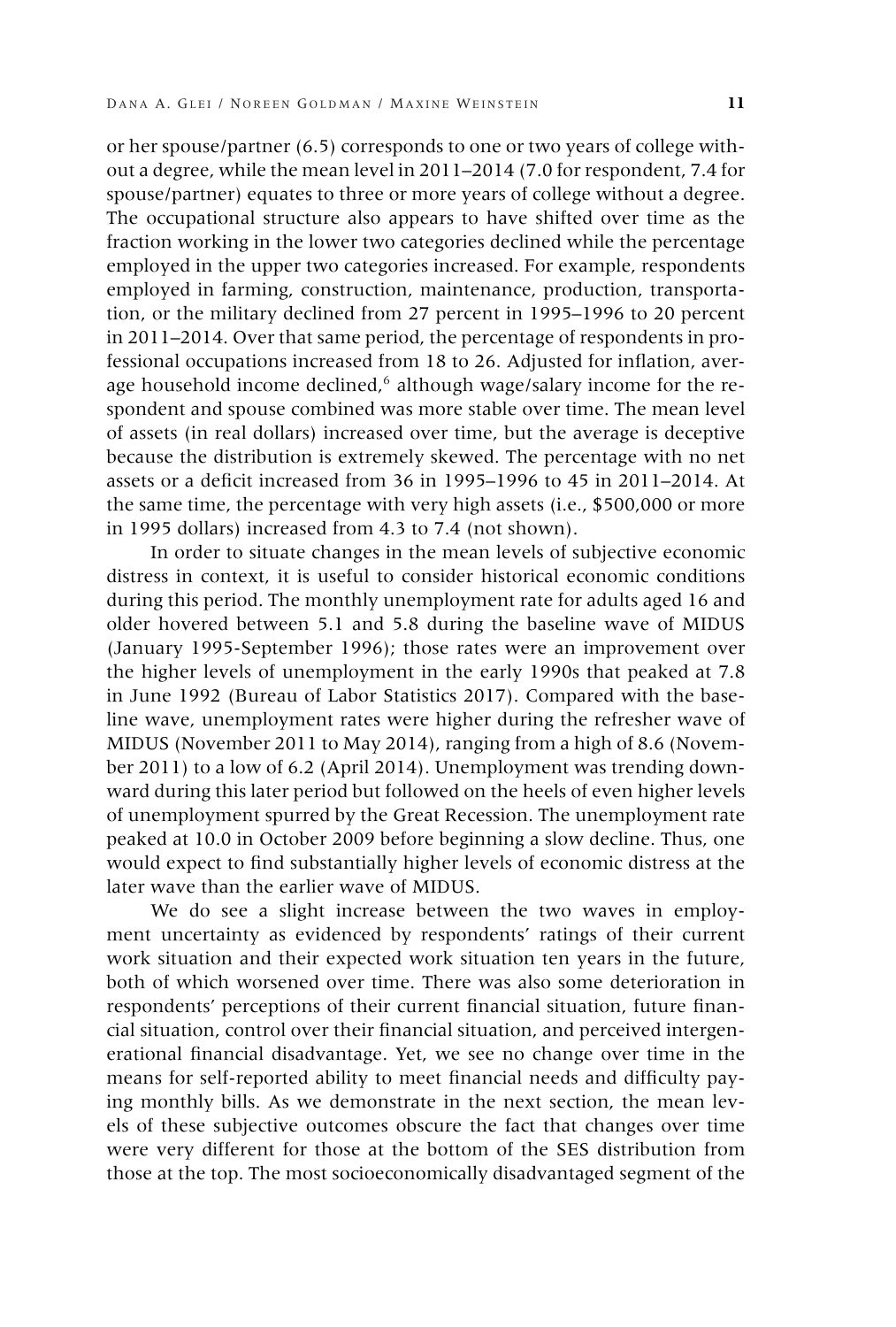

#### **FIGURE 1 Smoothed bivariate plots of perceived economic distress by relative SES at MIDUS waves M1 (1995–1996) and R1 (2011–2014)**

NOTES: These plots are produced using local mean smoothing (see endnote 5 for details). Variables on the y-axis are scaled in terms of standard deviation units, where higher values indicate more strain/uncertainty. For example, a value of zero on the outcome variable indicates that the smoothed mean for individuals at the specified percentile rank of SES is equal to the overall mean for the pooled sample (both waves combined), whereas a value of 0.5 would indicate a level half a standard deviation higher than the overall mean.

population was likely to suffer the brunt of the recession and resultant increases in unemployment.

## Growing disparity in perceived economic distress over recent decades

Figure 1 shows the bivariate association between the subjective outcomes and relative SES at the two waves (1995–1996 and 2011–2014). Across all four outcomes, levels of perceived economic distress generally increased among people below the 40th percentile of the SES distribution. At the top of the SES spectrum, the trends varied across outcomes: perceived current financial strain declined slightly, but there was virtually no period change in perceptions of intergenerational disadvantage or the measures of employment uncertainty. Overall, the SES disparities in perceived financial strain and employment uncertainty widened over the last two decades.

Supplementary Figure S1 shows additional bivariate analysis of the subjective measures by birth cohort.<sup>7</sup> These graphs suggest that the late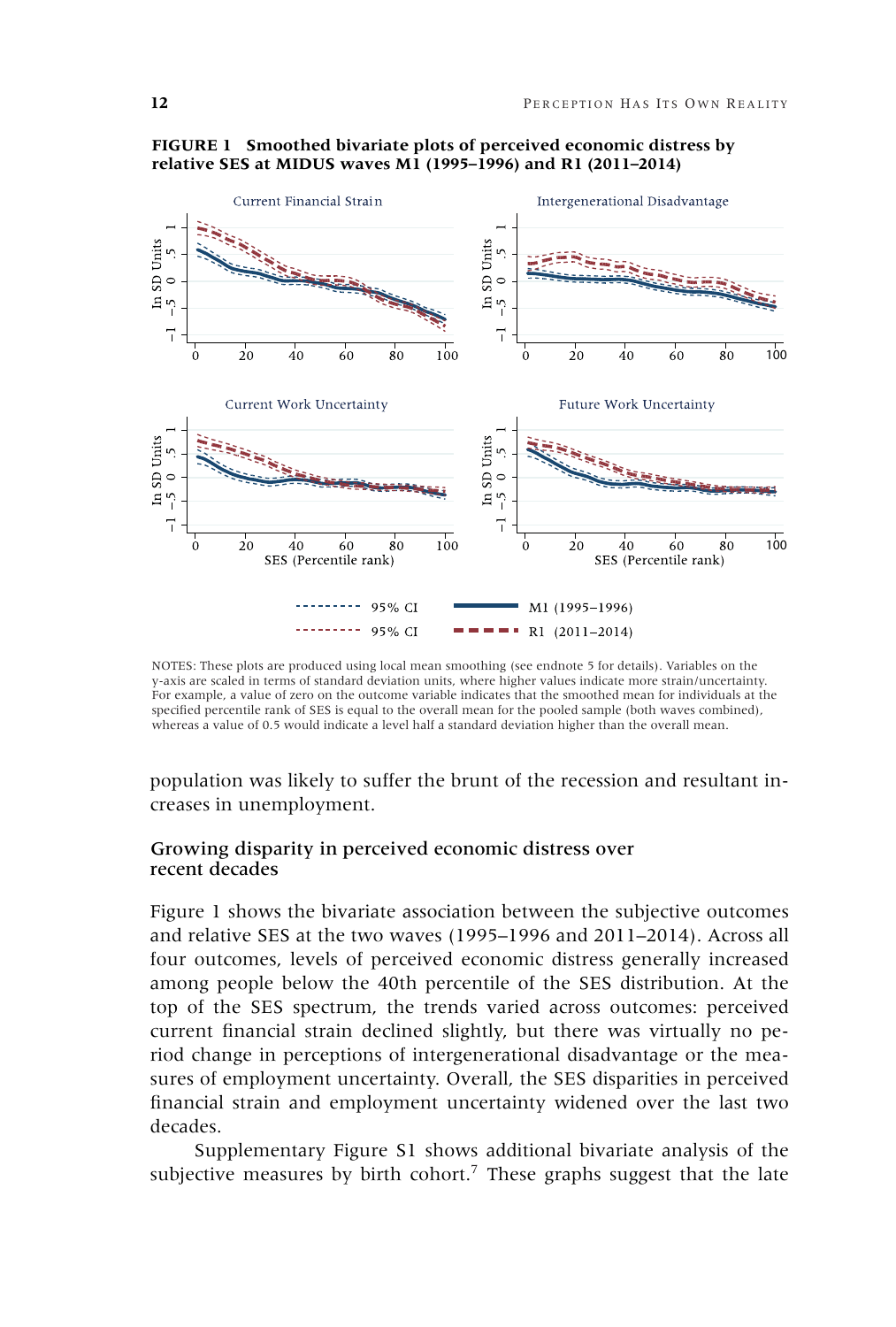

**FIGURE 2 Estimated change between 1995–1996 and 2011–2014 in perceived economic distress by cohort group**

NOTES: The estimates are based on results from Model 1 (Tables S1 & S2), which adjusts for sex, age, cohort group, race/ethnicity, marital status, survey wave, and wave\*cohort group. Estimated change for each cohort group is computed by summing the relevant coefficients (e.g., the estimated change for late Baby Boomers is the sum of the main effect for survey wave and the interaction between wave and the late Baby Boomer cohort group). Outcome measures are coded so that higher values indicate more strain/uncertainty. An estimated change of 0.2 indicates that level of economic distress increased by onefifth of a SD between 1995–1996 and 2011–2014. Error bars indicate the 95% confidence interval for each estimate.

Baby Boomers (i.e., those born in  $1954-1964$ )<sup>8</sup> were hit hardest (see Supplementary Figure S1). That is, the biggest increase in perceived financial strain and employment uncertainty appeared among the cohorts who were in midlife in 2011–2014. Among the older cohorts, $9$  there was little change in perceived current financial strain or perceived intergenerational disadvantage; a decline in uncertainty regarding current work—perhaps because these older cohorts would have reached retirement age by 2011–2014; and a smaller increase in uncertainty about future work. Even the younger cohorts did not exhibit as much change over time in these subjective measures as the late Baby Boomers, but they are still fairly early in their working careers.10

This pattern apparent at the bivariate level persists when we simultaneously control for other demographic factors (i.e., sex, age, race/ethnicity, marital status) as well as cohort group in our baseline regression models (Model 1, Tables S1  $6$  S2). The estimated change in these outcomes for each cohort group adjusted for demographic factors is shown in Figure 2. Here,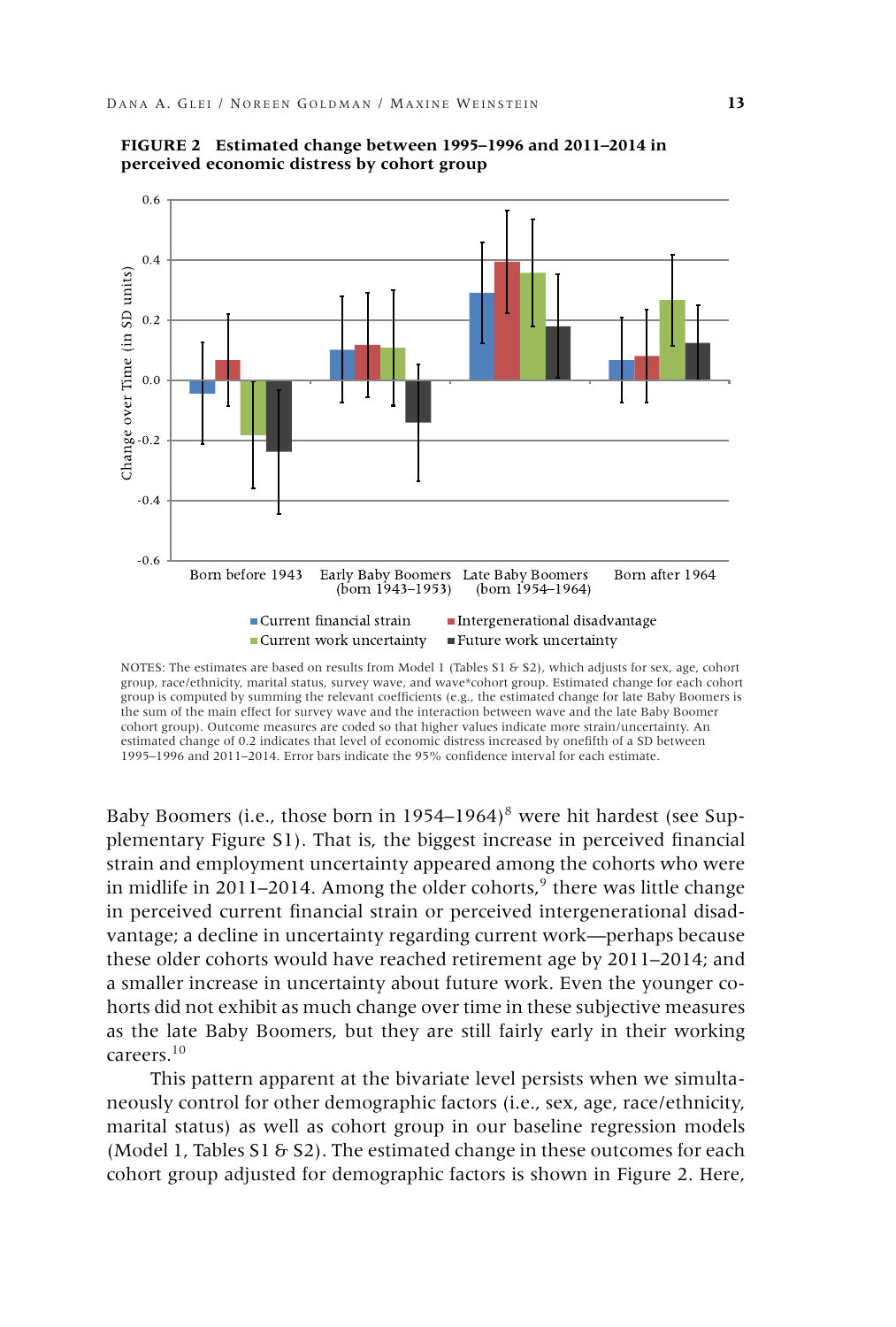

**FIGURE 3 Estimated change between 1995–1996 and 2011–2014 in perceived economic distress by cohort group for a person in 1st and 99th percentile of the SES distribution**

NOTES: The estimates are based on results from Model 2 (Tables S1 & S2), which adjusts for sex, age, cohort group, race/ethnicity, marital status, survey wave, wave\*cohort group, relative SES, and wave\*SES. Estimated change for each subgroup is computed by summing the relevant coefficients (e.g., the estimated change for late Baby Boomers in the 99th percentile is the sum of the main effect for survey wave, the interaction between wave and the late Baby Boomer cohort group, and the interaction between wave and relative SES). Error bars indicate the 95% confidence interval for each estimate.

the results show even more strikingly that the late Baby Boomers exhibited a larger increase in perceived economic distress (0.18 to 0.39 in SD units) than the other cohort groups.

When we add relative SES to the model, we find that trends in perceived outcomes differed greatly by SES for three of the four outcomes (Model 2, Tables S1 and S2). By summing the relevant coefficients, we show the estimated change in each outcome for someone in the first or in the 99th percentiles of SES by cohort group in Figure  $3$ .<sup>11</sup> As hypothesized in  $H<sub>1</sub>$ , perceived financial strain and employment uncertainty increased much more for those at the bottom of the SES spectrum. For example, among the late Baby Boomers, current financial strain grew by 0.63 SD between 1995–1996 and 2011–2014 for those in the bottom percentile, while there was virtually no change for their counterparts in the top percentile.<sup>12</sup>

The results for perceived intergenerational disadvantage tell a different story: the change over time in these perceptions did not differ significantly by SES. The deterioration in this outcome was nearly as large for those at the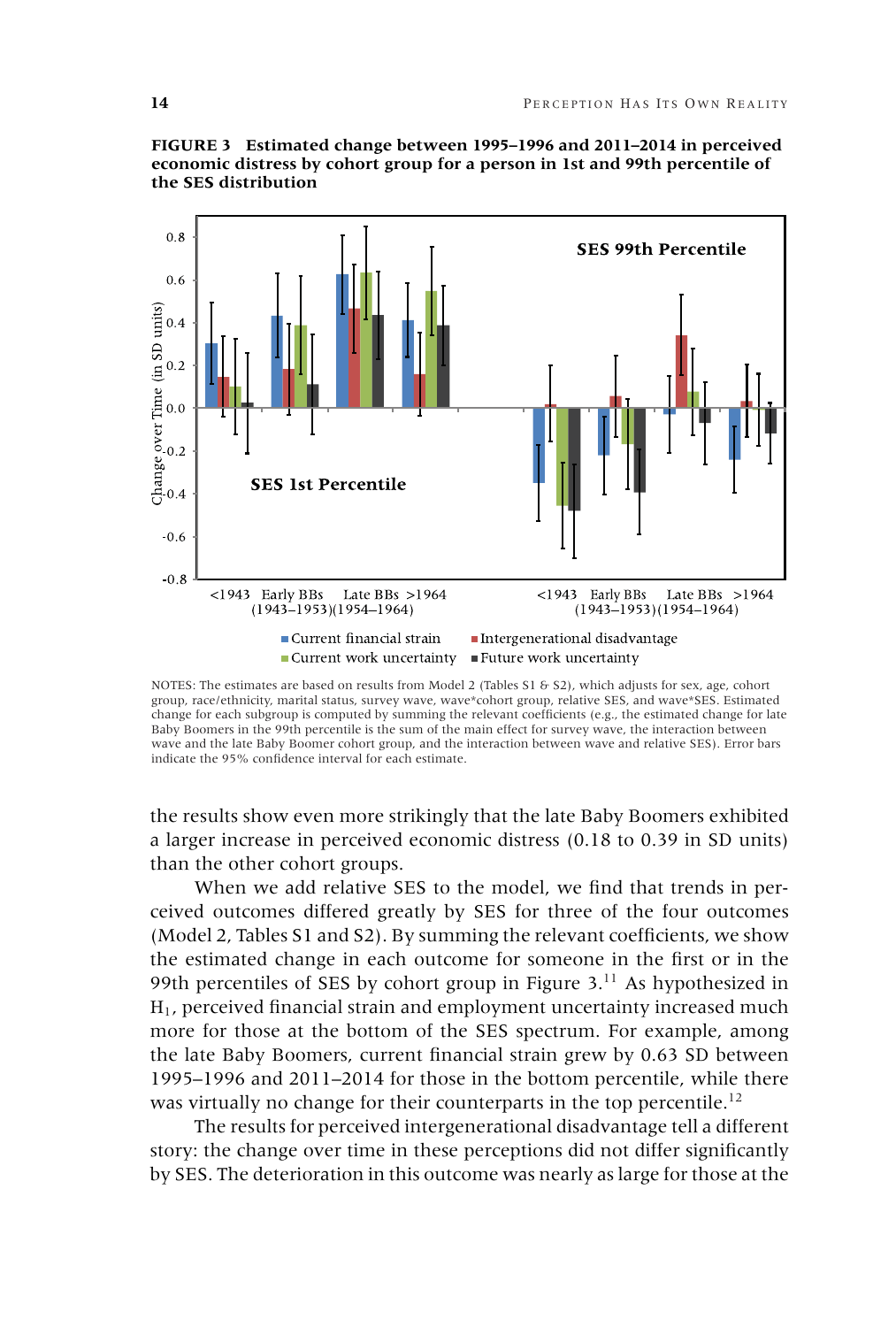



NOTES: Based on the coefficient for the interaction between survey wave and relative SES from Model 2, which adjusts for demographic factors, and Model 3, which adjusts for objective measures of economic and employment circumstances (Tables S1 & S2). Error bars indicate the 95% confidence interval for each estimate.

top of the SES spectrum as it was for those at the bottom. Yet, evidence of cohort differences remains: respondents' perceptions of their own financial situations relative to those of their parents at the same age deteriorated more for the late Baby Boomers than for other cohorts (Figure 3).

# Subjectively-measured disparities grew more than expected based on objective criteria

The difference between the first and 99th percentiles of relative SES (seen in Figure 3) represents the SES disparity, which we show explicitly in Figure 4. As a result of increased economic distress at the bottom of the SES continuum, coupled with some improvements at the top, the disparities widened. In Figure 4, the first bar for each outcome show the estimated widening of the SES gap adjusted for demographic factors (Model 2): the SES gap increased substantially for current financial strain (by 0.65 SD), current work uncertainty (by 0.56 SD), and future work uncertainty (by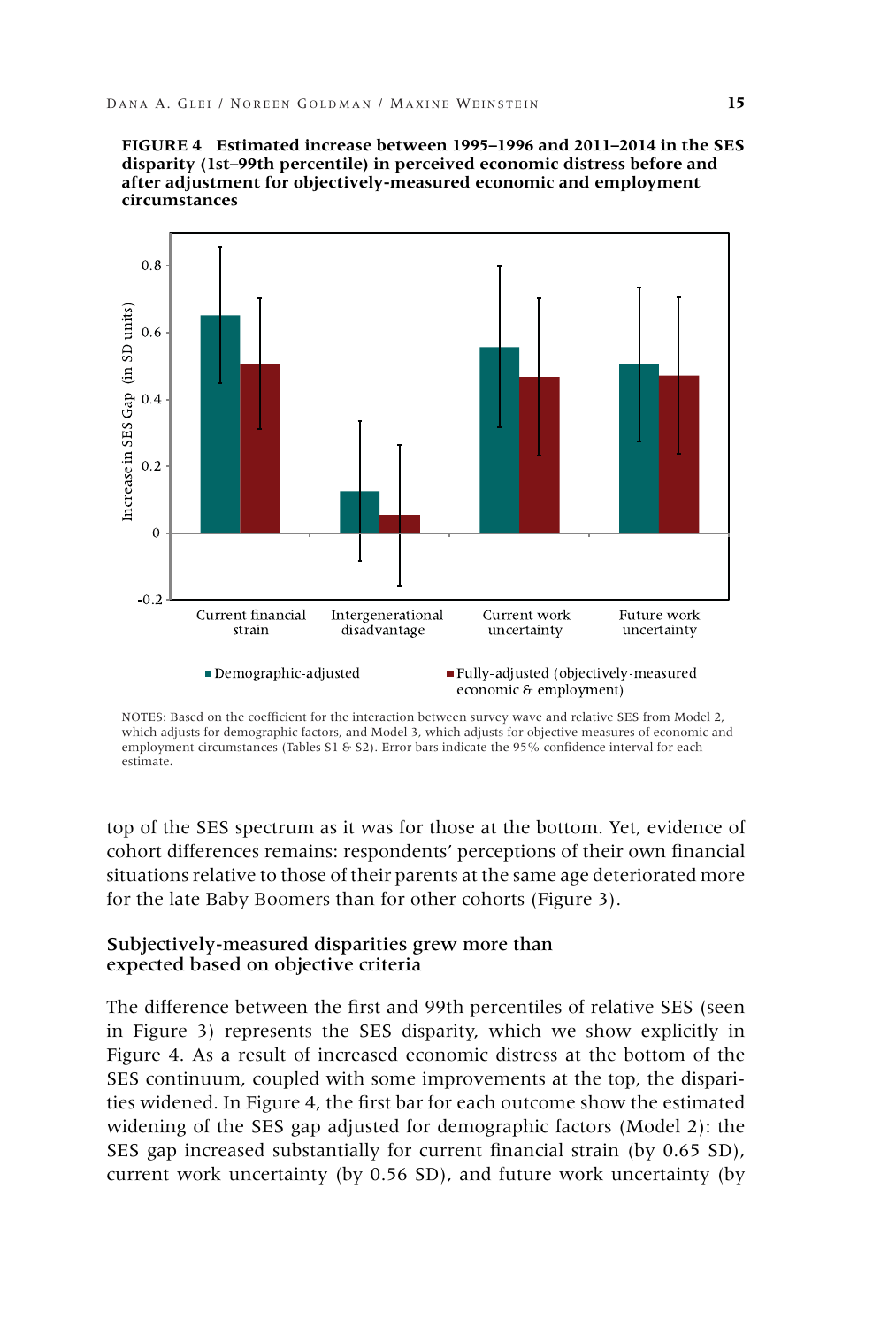0.51 SD), although there was little change in the SES disparity in perceived intergenerational disadvantage because perceptions deteriorated at all levels of SES.

In Model 3 (Tables S1 and S2), we added controls for objective measures of economic and employment circumstances. Not surprisingly, these objective measures were important predictors of subjective evaluations. For example, perceived current financial well-being was 0.35 SD lower for those who were neither working nor retired than for those who were currently employed; the corresponding difference in ratings of current work situation was 0.63 SD (Table S2, Model 3). As expected, income and assets were inversely associated with perceived financial strain, as was health insurance: perceived financial well-being and intergenerational advantage were about one-quarter SD higher for those covered by health insurance than for those without coverage.

Model 3, which includes both relative and absolute measures of SES, poses a hypothetical scenario: what might the SES disparity in perceptions look like if individuals at the top and bottom shared similar levels of education, income, assets, employment status, etc.? If perceptions were simply a function of observed financial and employment circumstances, then we would expect the SES gap (and widening of that gap over time) to disappear in the fully adjusted model (Model 3).

Although the increases over time in the SES gap in current financial well-being and ratings of current work situation are reduced somewhat after adjustment for objective measures (see fully-adjusted bars in Figure 4), our model accounts for only a small fraction of the increased SES disparity in these perceived measures. As hypothesized in  $H<sub>2</sub>$ , these results suggest that the disparity in perceived financial well-being and employment uncertainty increased even more than we would have expected based on changes in the objective factors measured here. We tested the sensitivity of this result to various alternative specifications for income and assets and to substituting wage/salary income for the respondent and spouse combined in place of household income (not shown). Regardless of how income and assets are specified, controlling for objective measures of economic conditions accounts for only a modest fraction of the widening of the SES differential in perceived current financial strain and work uncertainty.

## Non-Latino whites perceive similar economic conditions more negatively than minorities

Based on reference group theory, we hypothesized  $(H_3)$  that non-Latino whites would perceive the same circumstances more negatively than minorities. After controlling for objective measures, we found that non-Latino whites reported higher levels of financial strain than minorities, but there was no significant difference in work uncertainty (Figure 5). The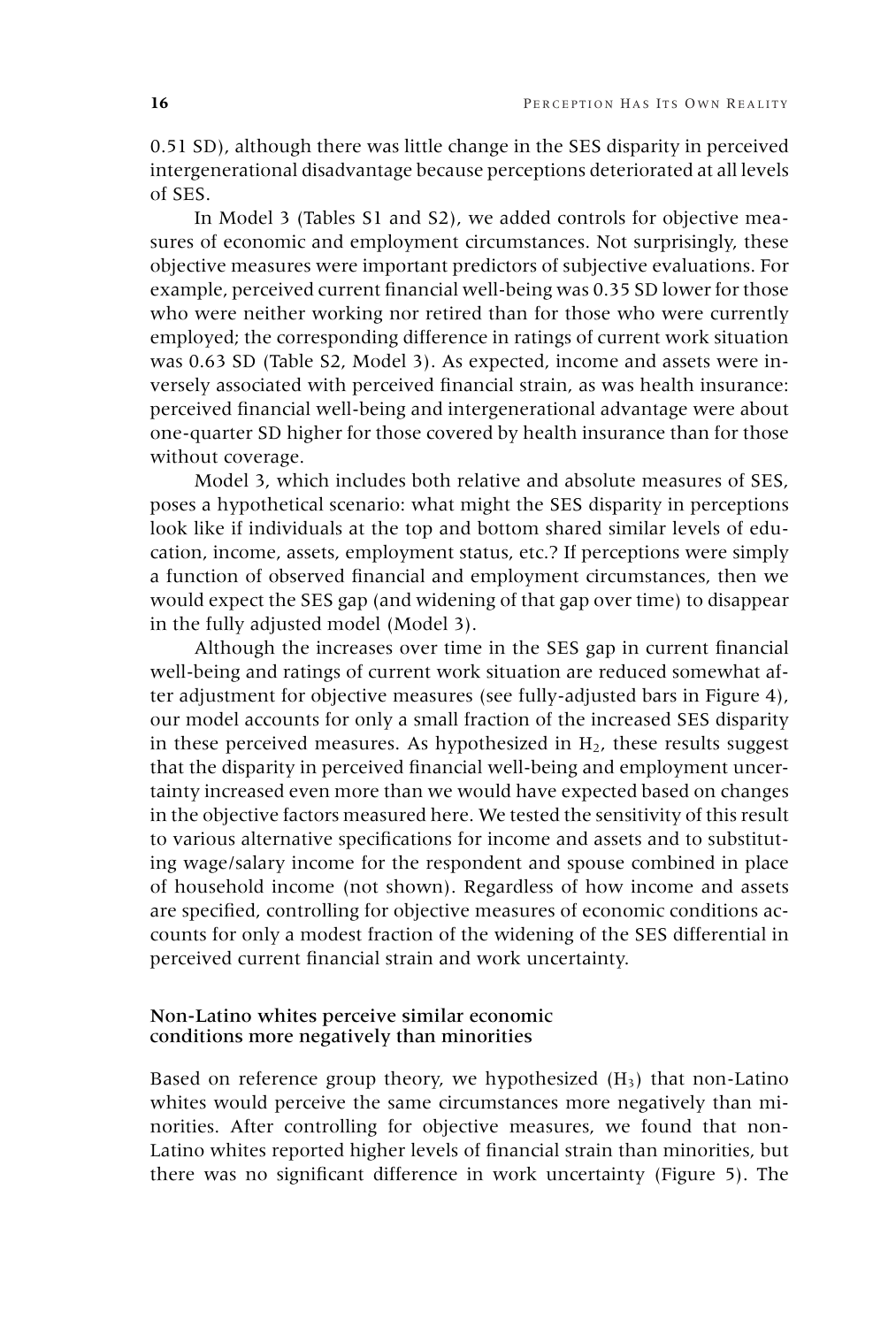

**FIGURE 5 Estimated racial/ethnic differential (non-Latino whites relative to others) in perceived economic distress before and after adjustment for objectively-measured economic and employment circumstances**

economic & employment)

NOTES: Based on the coefficient for race/ethnicity from Model 1, which adjusts for demographic factors, and Model 3, which adjusts for objective measures of economic and employment circumstances (Tables S1 & S2). A positive value means that non-Latino whites report higher levels of economic distress than minorities. Error bars indicate the 95% confidence interval for each estimate.

racial/ethnic differential was largest for perceived intergenerational disadvantage: given similar economic and employment conditions, non-Latino whites reported levels of intergenerational disadvantage that were 0.15 SD higher than those of minorities. That result may reflect the reality that economic conditions relative to the previous generation improved more for minorities than for non-Latino whites. Even though non-Latino whites remain financially advantaged relative to minorities, the gap may have narrowed since their parents' generation.

# Discussion

Given the well-established increase in economic inequality over the study period, it is not surprising to find that perceived financial strain and employment uncertainty increased more for those at the lower end of the socioeconomic spectrum than for those at the upper end (i.e., the socioeconomic disparity in perceived economic distress widened considerably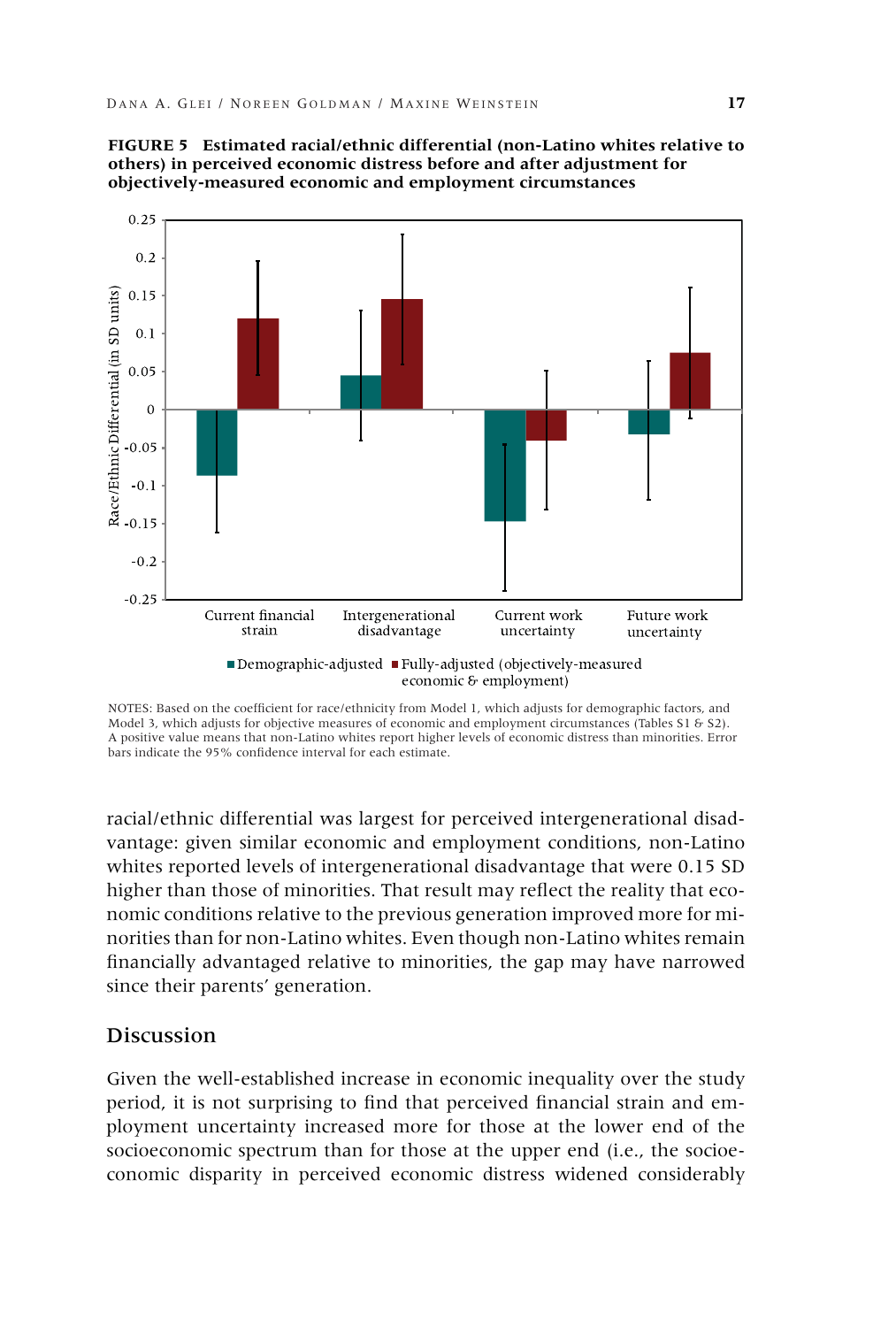since the mid-1990s). This finding is consistent with prior studies based on objective measures. For example, Chetty et al. (2016) demonstrated that the fraction of people earning more at age 30 than their parents did at the same age declined sharply from 92 percent for those born in 1940 to 50 percent for those born in 1984. People *perceive* themselves as worse off because they *are* worse off. Our own analyses of the objective measures of economic distress bear that out: between the mid-1990s and the early 2010s, income and wealth deteriorated at the bottom of the distribution, although wealth improved for those at the top.

More interesting is our finding that, for those with low SES, perceptions have deteriorated even more than we would expect based on changes in objective measures of economic and employment circumstances. The "have nots" feel worse off than standard economic indicators suggest. Thus, either our measures of the relevant objective circumstances are inadequate (e.g., measurement error or omitted variables such as characteristics of jobs) or individuals' perceptions of their financial and employment situations are influenced by factors other than standard economic indicators. Such factors could include characteristics of individuals and their social context that influence their reference level for comparison.

Perceived intergenerational advantage shows a different pattern from the other subjective outcomes in the sense that deterioration occurred at most levels of SES, although it was concentrated among the late Baby Boomer cohort. Among the late Baby Boomers, bivariate analyses (not shown) show that the percentage reporting they were "somewhat" or "a lot" better off than their parents were at the same age declined between 1995–1996 and 2011–2014, and that decline was as big for those in the highest SES quintile as it was in the lowest quintile. This perceptual deterioration persisted even after adjusting for objective measures.<sup>13</sup> One possible explanation is that the sample was more negatively selected in the 2011– 2014 wave (i.e., more representative of the less fortunate than the earlier wave), but we find little evidence of that. Among late Baby Boomers, the percentage reporting that they did not complete high school was 8 at M1 versus 7 at R1, while the percentage of college graduates increased from 25 at M1 to 31 at R1. Similarly, the distributions for reported educational attainment of respondents' mothers and fathers among the late Baby Boomer cohort were similar at both waves.

# Paradox: Why would whites be more likely than minorities to succumb to despair?

If economic woes are the source of the "despair" that has captured so much recent attention, in particular attention on the plight of working class whites, it seems paradoxical that the deceleration of mortality decline and increasing deaths of despair appear to have affected non-Latino whites more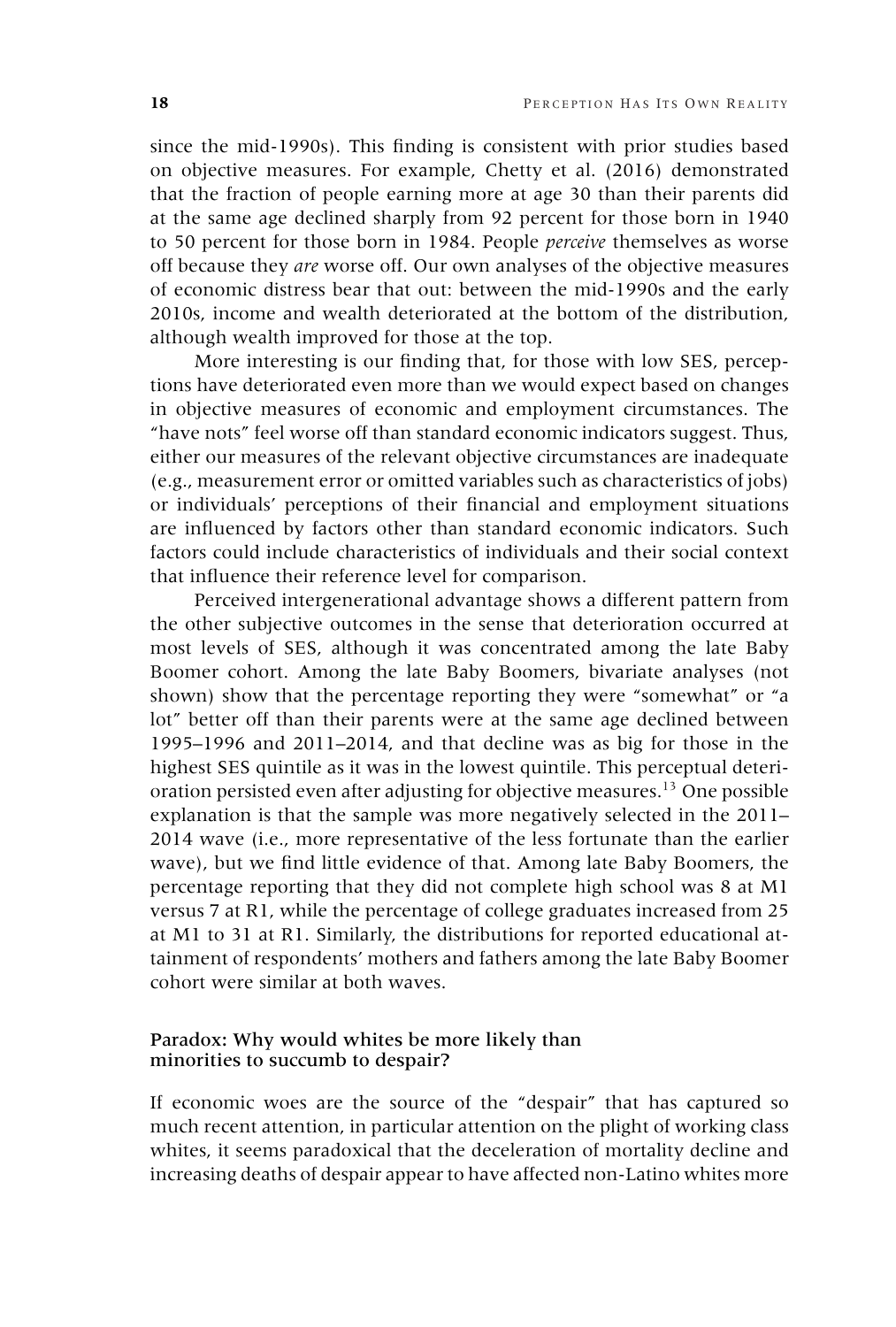than blacks or Latinos (Kochanek, Arias, and Bastian 2016; Squires and Blumenthal 2016; Case and Deaton 2017). Despite notable narrowing of the race gap in death rates, US blacks continue to experience much higher mortality than US whites (National Center for Health Statistics 2017). Moreover, the Great Recession hit minorities harder than whites and black-white differentials in wages and wealth have persisted unabated (Kochhar and Fry 2014; Wilson and Rodgers 2016). To explain the paradox, we have examined the possibility that a person's interpretation of his/her current financial condition may not be purely a function of objective circumstances such as income and wealth as viewed by an external observer.

After we adjust for racial/ethnic differences in objective measures of economic and employment conditions, we find that non-Latino whites express higher levels of perceived financial strain than minorities. This racial/ethnic gap in perceptions is widest for intergenerational advantage, which lends credence to Cherlin's hypothesis that differences in the reference group are critical for understanding despair. Cherlin (2016: A19) notes that, "many non-college-educated whites are comparing themselves to a generation that had more opportunities than they have, whereas many blacks and Hispanics are comparing themselves to a generation that had fewer opportunities." Among respondents aged 25 to 54 in the General Social Survey, he found that in 2000, whites were more likely than blacks to perceive their standard of living as better than that of their parents, but by 2014 whites were less positive than blacks and Latinos. Case and Deaton (2015: 15081) hinted at a similar idea: "After the productivity slowdown in the early 1970s, and with widening income inequality, many of the babyboom generation are the first to find, in midlife, that they will not be better off than were their parents." In later work, Case and Deaton (2017) point out that whites were likely to be more affected than blacks by the declining rates of absolute mobility noted by Chetty et al. (2016). Although we do not have information about the income level of the respondents' childhood families, the percentage of respondents who reported that their mothers did not complete high school was much higher for minorities than it was for non-Latino whites (53 percent vs. 34 percent, respectively, in 1995–1996), as was the percentage reporting that they had ever been on welfare during childhood (13 percent vs. 6 percent respectively, in 1995–1996). The racial gap in childhood disadvantage appears to be wider for the Baby Boomer cohorts compared with earlier generations: among those born between 1920 and 1942, 55 percent of non-Latino whites vs. 68 percent of minorities reported that their mother did not complete high school, but the corresponding figures were 31 percent vs. 55 percent for early Baby Boomers, and 22 percent vs. 43 percent for late Baby Boomers. That gap appears to have narrowed for Gen X (born 1965–1979): 14 percent of non-Latino whites vs. 19 percent of minorities had a mother who did not complete high school.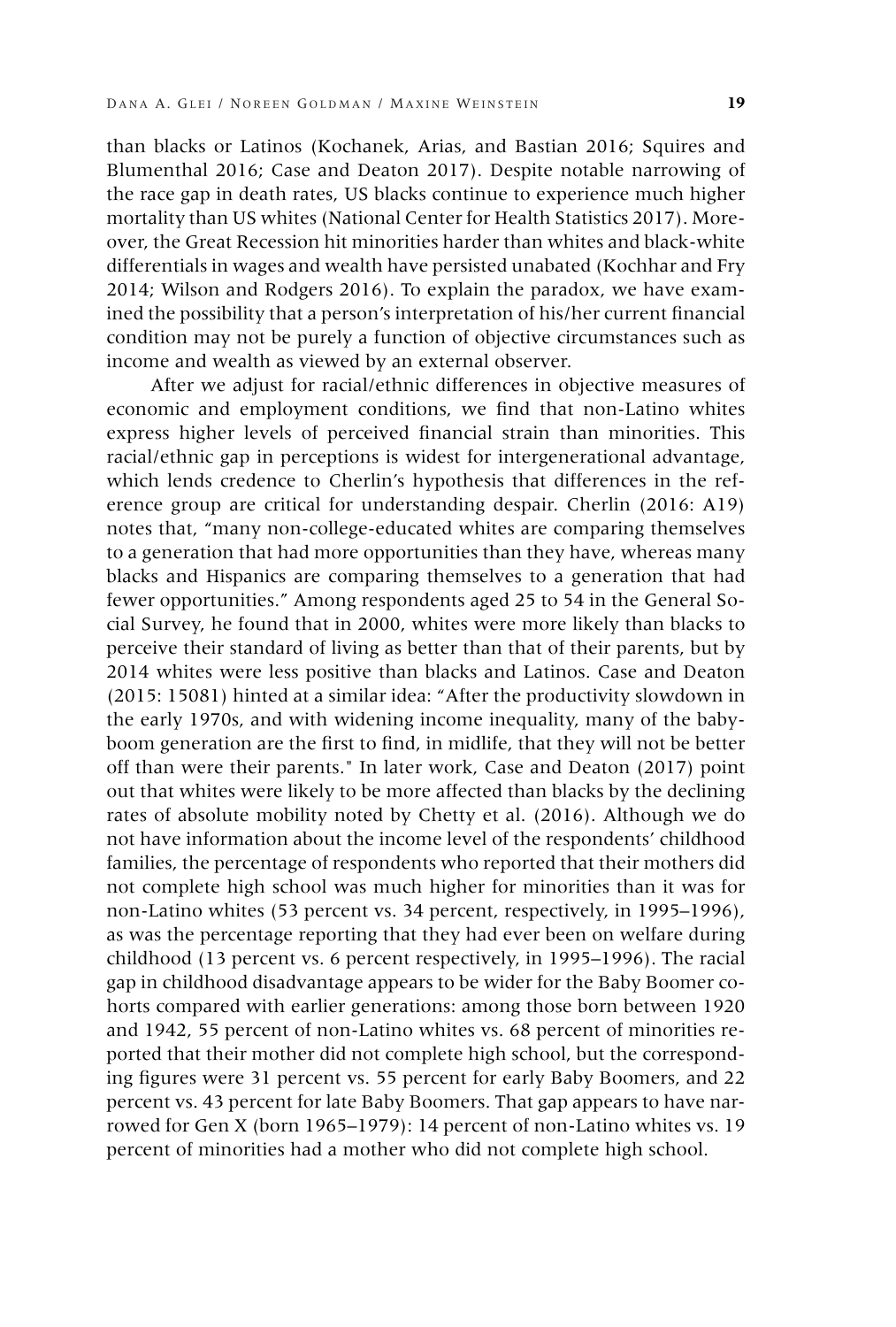Thus, we might expect non-Latino whites to be more sensitive to status anxiety than minorities, particularly during this period of rising inequality. In auxiliary analyses, we added a two-way interaction between race/ethnicity and period to Model 3 to test whether non-Latino whites exhibited a larger increase in perceived economic distress over this period than minorities. Although the interaction was not statistically significant, the direction of the coefficients is consistent with the notion that the increase in financial strain and future work uncertainty was larger for non-Latino whites compared with minorities. Unfortunately, with fewer than 500 minority respondents at each wave, we have limited statistical power to test this interaction.

## The downfall of the "Blue Collar Aristocracy"

Wages (in real terms) among working-class whites peaked for the cohorts that completed high school in the early 1970s; since then, job prospects have steadily deteriorated for successive cohorts with low education (Cherlin 2014; Cherlin 2009; Case and Deaton 2017). Based on qualitative interviews with conservative populist "Tea Party" supporters in southwestern Louisiana, Hochschild (2016a) suggests that many older, native-born working- and middle-class whites in America are feeling left behind. Hochschild (2016b, p. 141) points to 1950 as the turning point "when the Dream stopped working for the [bottom] 90 percent" of white American men: "If you were born before 1950, on average, the older you got, the more your income rose. If you were born after 1950, it did not." The downfall of the "blue collar aristocracy" has implications not only for employment, but also for traditional social structure (Case and Deaton 2017). One manifestation of this breakdown is the widening of the education gap in rates of marriage and non-marital childbearing (Cherlin 2014; Case and Deaton 2017). Among those without a four-year college degree, successive birth cohorts (since 1940) of non-Latino whites have been less likely to marry, whereas there has been little cohort change in marriage among college graduates (Case and Deaton 2017, Figure 3.2).

We also see evidence of cohort effects: the late Baby Boomers—born between 1954 and 1964—exhibit the largest increases in perceived financial strain and employment uncertainty, whereas those born in 1950 and earlier show little or no increase in perceived economic distress. Similarly, changes over time in perceptions are modest for cohorts born after 1970. What was unique about the experience of the late Baby Boomers? These cohorts were among the hardest hit by declining rates of absolute income mobility, dubbed by Chetty (2016) as "the fading American dream." The early Baby Boomers also experienced declining rates of mobility, but started from a higher point such that the percentage earning more than their parents ranged from nearly 90 percent of the 1943 cohort to more than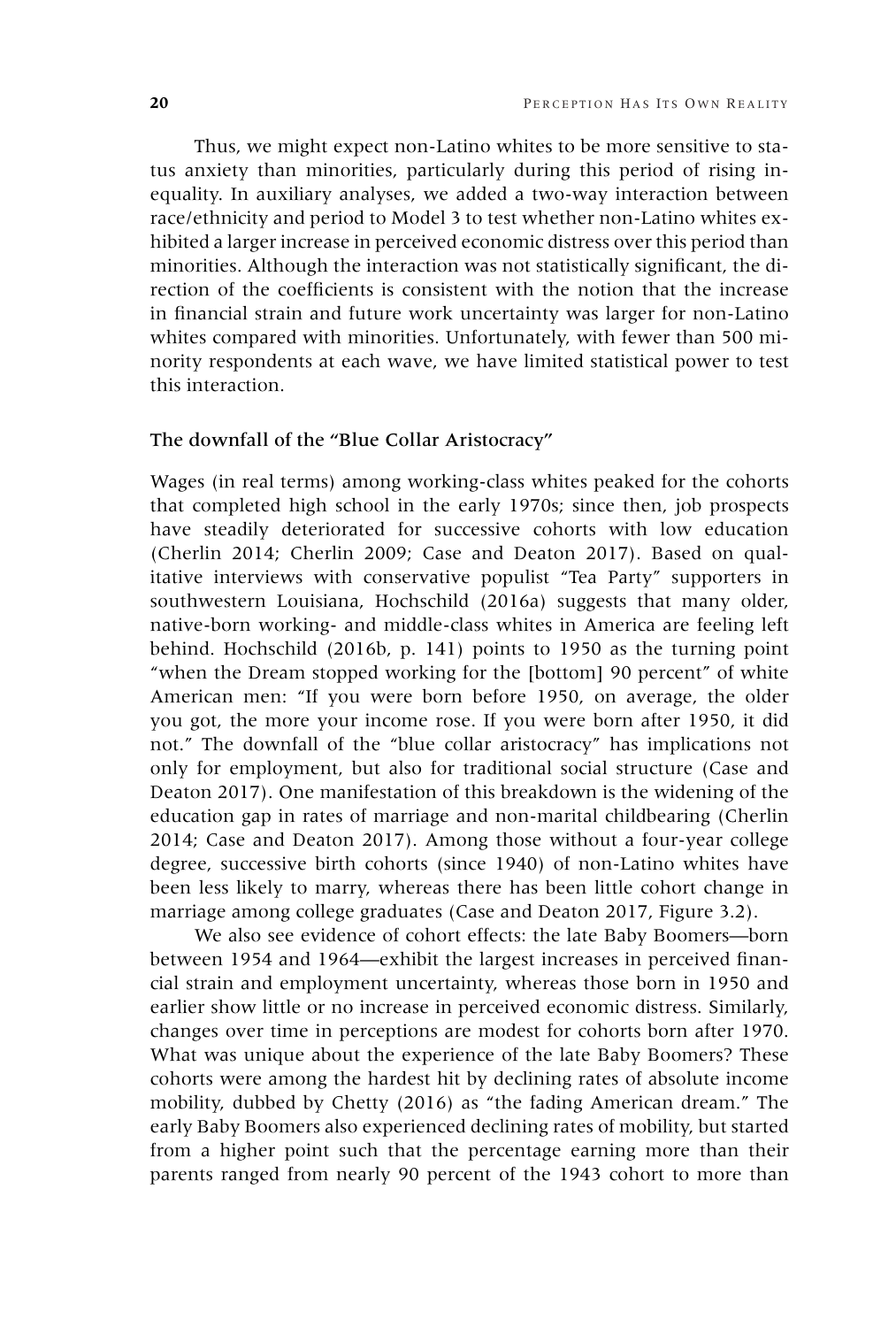70 percent of the 1953 cohort; in contrast, only 57–70 percent of the late Baby Boomers were better off than their parents (Chetty et al. 2016, Figure 1B). By Gen X (1965–1979), rates of mobility remained low ( $\approx$ 55– 60 percent), but the steep decline seemed to be leveling off. Our results are consistent with the economics literature documenting the conditions experienced by the Baby Boomers. As Macunovich (1998) explains, cohorts born during the first half of the boom fared much better than the late Baby Boomers because the older cohorts benefited from an expanding economy fueled in part by the expenditures of the Baby Boomers' parents and later, by the boomers themselves. In contrast, she notes that those born as the boom ebbed were hit hardest because they still represented relatively large cohorts who had to compete in the labor market with early boomers, and, by the time they entered the labor force, economic growth was slowing as a result of their own declining numbers.

Case and Deaton (2017) argue that economic conditions at the time that cohorts enter the labor force are critically important. The late Baby Boomers would have completed high school between 1972 and 1982, which means they experienced economic recessions (1973–1975 and 1980– 1982) characterized by high unemployment during their early working life. In contrast, the early Baby Boomers completed high school during a period of generally low unemployment, while Gen X entered the labor force during a time when economic conditions were improving.

The late Baby Boomers faced the Great Recession during their midlife, when they were likely to own a home with a large mortgage; after the housing market crashed, their debt may have become greater than the market value of the property, making them vulnerable to foreclosure. During this period, the early Baby Boomers were nearing retirement and Gen X was still relatively young (aged 28–42 in 2007). In contrast, as older workers who were not yet old enough to retire, the late Baby Boomers may have had more difficulty finding a new job in the face of unemployment (Coile et al. 2014).

# Feeling like others are "Coming from Behind and Cutting in Line"?

The preceding sections focus on how reference levels may differ by race/ethnicity and by cohort. Here we suggest that reference levels within a given subgroup may also change over time depending on social context. As Wilkinson (2016) points out, the psychological effects of economic challenges may be easier to bear in the context of widespread trouble shared by everyone. By contrast, people may have more difficulty accepting their situation when they think others are making better progress. As Hochschild (2016a) describes it, working class whites feel like other people are "coming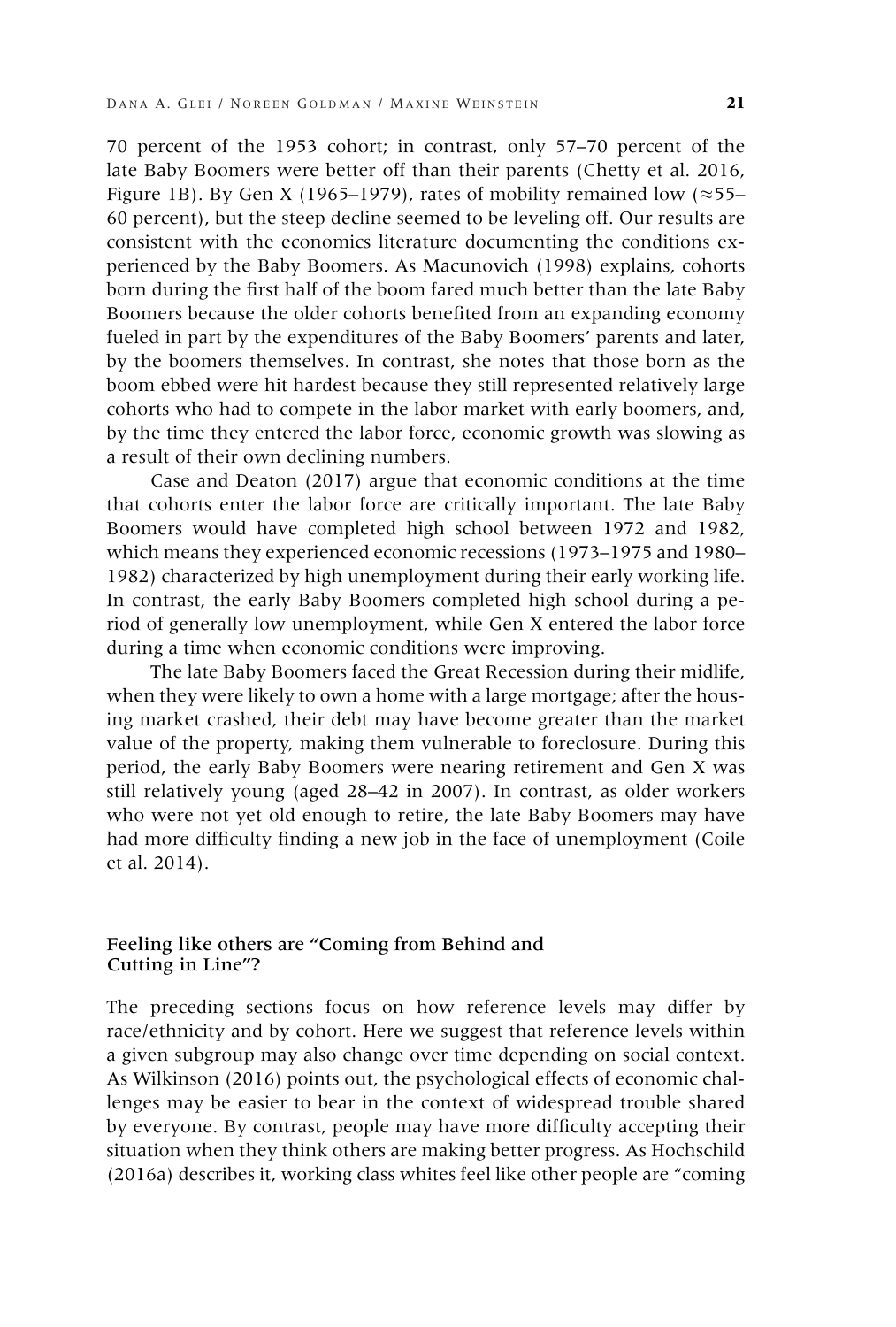from behind and cutting in line" (686), thus generating feelings of anxiety, suspicion, and anger.

Decades of increased socioeconomic inequality juxtaposed with social movements (e.g., civil rights, women's rights) that have reduced some of the disparities between demographic subgroups may have generated conditions that are ripe for status anxiety among Americans who have historically enjoyed greater advantage. As Cherlin (2016) notes, the fact that the median weekly earnings of white men aged 25–54 remains well above the earnings of corresponding black or Latino men may be beside the point. If whites perceive themselves as falling behind, then perception has its own reality. Recent survey data suggest that whites are more likely than blacks to agree that "conditions for black people have improved" (Cherlin 2016) and to say that "blacks and whites are treated about equally in the workplace" (Pew Research Center 2016).

#### Do perceptions really matter?

An important but unanswered question pertains to the relative impact of subjective versus objective measures of economic distress on social and health outcomes. Objective economic deprivation and employment instability have obvious consequences for those who suffer from them and for the productive potential of society. Yet, perceived economic distress could have more far-reaching social consequences for the population as a whole, potentially contributing to civil unrest, distrust of established institutions, cultural schisms in the fabric of society, and the breakdown of democracy. There is also reason to believe that subjective factors can affect health above and beyond the effects of objective measures. In terms of those health consequences, the salience of perception is perhaps most obvious for mental health outcomes. As the literature on resilience demonstrates, the same life challenge may be internalized very differently depending on the characteristics of the individual and the social context in which s/he is embedded (Pearlin et al. 2005; Bonanno 2012; Pearlin et al. 1981; Pearlin 1989). How a person perceives their reality is intertwined with depression and other forms of mental distress, but perception can also have important consequences for physical health outcomes. Kahn & Pearlin (2006) find that perceived financial strain has long-lasting effects on a variety of health outcomes including physical impairment, serious chronic conditions, and depressive symptoms—even after controlling for current income.

#### Limitations and future directions

The limitations of this study include issues related to measurement, modeling, and research design. Even the "objective" measures are selfreported and thus subject to problems of measurement error. There are also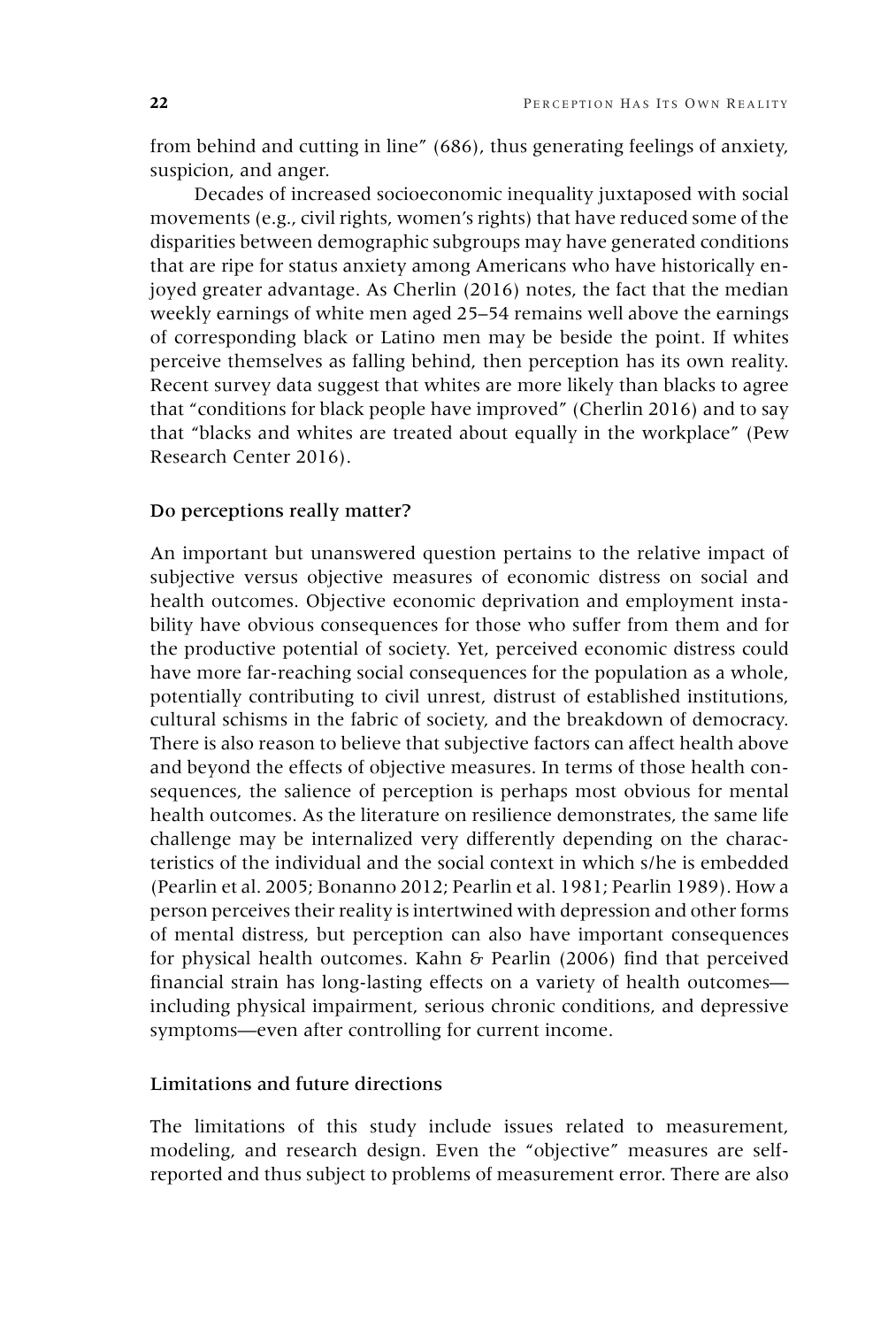extensive missing data, particularly with respect to income and assets. Our measures of objective circumstances are not exhaustive. For example, we have limited information about the nature of the individual's job, his/her employer, workplace, and employee benefits that might influence ratings of his/her work situation. Furthermore, our model assumes that the effects of losses and gains in income or assets are symmetric, but the concept of loss aversion (Kahneman and Tversky 1984; Kahneman and Tversky 1992) suggests that the psychological cost of an economic loss is greater in magnitude than the perceived benefit of an equivalent gain (i.e., the direction of change matters). In terms of research design, our analysis is based on repeated cross-sectional surveys rather than longitudinal data that would permit us to evaluate within-individual changes over time in economic distress. With two survey waves nearly 20 years apart, a limited age range (25–74) at each wave, and only selected cohorts (1938–1970) observed at both waves, it is difficult to separate the effects of age, period, and cohort. The oldest and youngest cohorts were observed at only one survey wave.

Much of the recent attention to the problem of "despair" centers on its consequences for population health and survival. Thus, it is worth exploring whether perceived measures of economic distress (financial strain and employment uncertainty) might illuminate the roots of this despair. For example, does perceived economic distress predict mortality better than objective measures alone? Perhaps the role of economic distress has been under-estimated because standard economic indicators fail to capture the subjective component. Leininger and Kalil (2014) have suggested that subjective dimensions of economic distress have become more important since the Great Recession. Thus, we might ask whether the predictive abilities of perceived and objective economic distress have changed over time. Invoking the theory of stress proliferation, Kahn and Pearlin (2006) argue that the cumulative effects of financial strain may stem not only from their direct effects, but also from the fact that economic distress perpetuates additional stressors and disruptions in other domains of life. Therefore, it may be fruitful to investigate the links between changes in economic, psychological, and social distress, as well as the strain generated by the interaction between work and family demands.

One way to build on the cross-sectional analyses presented here would be to make use of the longitudinal data in MIDUS: three waves conducted approximately ten years apart between the mid-1990s and the mid-2010s. In future work, we plan to investigate whether similar period and cohort effects for perceived economic distress are evident among the original MIDUS cohort as it ages. The longitudinal data will also allow us to examine life course patterns of economic distress based on a retrospective question about financial difficulties during childhood combined with the questions about current financial strain and employment uncertainty that were repeated at each of the three waves. This longitudinal analysis could be further enriched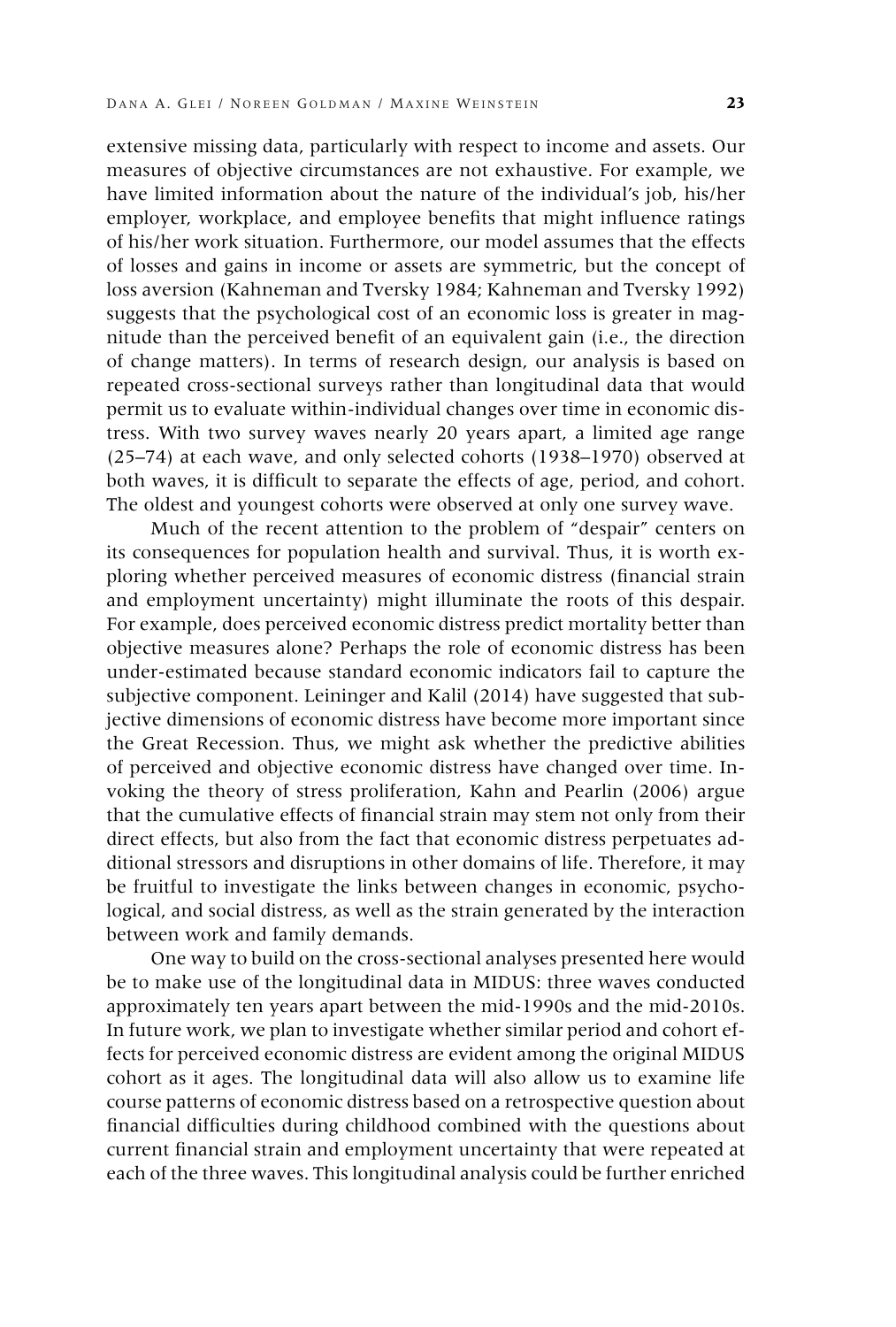by the availability of questions in Wave 3 of MIDUS regarding exposure to the Great Recession. Thus, we could explore the effects of foreclosure, selling one's home at a loss, having difficulty finding a new job, or taking a job for which one is overqualified. Coile et al. (2014) found that exposure to a recession (i.e., high levels of unemployment) has the counter-intuitive positive effect on short-term survival that has been extensively documented in previous literature. In the longer-term, their results demonstrate a negative effect on survival for workers who are nearing retirement (in their late 50s). This finding may be particularly salient for the late Baby Boomers who appear hardest hit in our analysis: they were reaching ages 45–55 in 2009, when unemployment surpassed 9 percent and remained above 7 percent until late 2013 (U.S. Bureau of Labor Statistics 2017).

Many scholars have pointed to income stagnation and decline as a major explanation for recent health crises, but as Case and Deaton (2017) acknowledged, the income-based explanation by itself does not appear adequate to account for the observed trends. They suggested that we need to look at cumulative lifetime disadvantage across multiple domains (i.e., work, marriage and family, social networks). Link and Phelan (1995) argue that the power of socioeconomic status in affecting health derives from its being a "fundamental cause" that is linked with a broad cluster of interrelated factors, which may not be easily captured by objective measures. The subjective nature of self-reports may represent an advantage in the sense that these responses integrate myriad unobserved factors experienced over a lifetime. Our findings suggest that if we want to understand widening socioeconomic disparities in health and survival, we should look beyond objective measures to consider the role of perceptions. If we want to know how people are doing, perhaps we should ask them.

## Notes

This work was supported by the National Institute on Aging [grant numbers P01 AG020166, U19AG051426]; the Eunice Kennedy Shriver National Institute of Child Health and Human Development [grant number P2CHD047879]; and the Graduate School of Arts and Sciences, Georgetown University. We are grateful to Samuel H. Preston, Peter Muennig, Carol D. Ryff, and Barry Radler for their helpful comments and advice regarding this analysis. We also appreciate the useful comments and suggestions from anonymous reviewers.

1 We use the terms "inequality" and "socioeconomic disparity" interchangeably to refer broadly to the unequal distribution of social and economic resources across the

population. Such inequality can take many forms: the unequal distribution of income, wealth, education, employment prospects, job stability, insurance coverage, etc.

Given the high proportion of respondents reporting no net assets or a deficit, we also include in the regression models a dichotomous variable indicating no assets/deficit.

3 Respondents born before 1943 comprise the Silent Generation (born in 1925–1942) as well as the late GI Generation (i.e., the 1995–1996 wave of MIDUS included those born in 1920–1924, which represents the tail end of the GI cohort born in 1901–1924). Those born after 1964 include Gen X (born in 1965–1979) and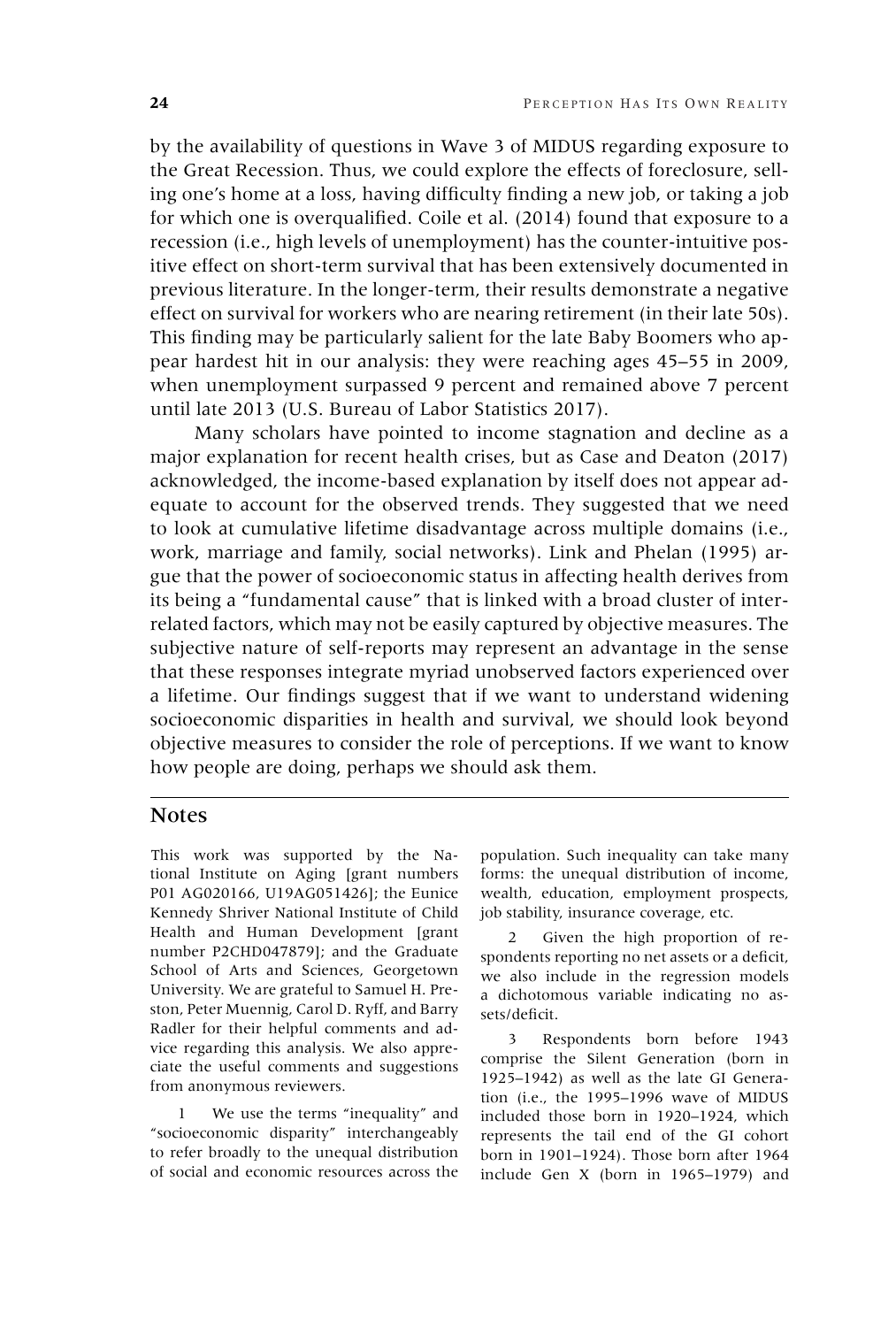some early Millennials (i.e., the 2011–2014 wave included those born in 1980–1989).

4 Among the pooled analysis sample (N=5,632), 39 percent were missing data for one or more analysis variables. The variables with the highest percentage of missing data were household income (18 percent), assets (13 percent), maximum unemployment spell (7 percent), rating of future work situation (6 percent), and rating of current work situation (5 percent).

5 We used the "lpoly" command in Stata 12.1 (StataCorp 2011) to perform local mean smoothing—also known as the Nadaraya-Watson estimator (Nadaraya 1964; Watson 1964)—in which a locally weighted average is computed for each point in the smoothing grid (in this case, each age) using a kernel (in this case, Epanechnikov) as the weighting function.

6 Median household income also declined from \$47,500 to \$43,065 in 1995 dollars (not shown).

7 At Wave M1 (1995–1996), MIDUS surveyed individuals representing the cohorts born in 1920 through 1974 (age 23– 76 at the end of 1996). When the same age range was targeted at Wave R1 (2011–2014), the sample included cohorts born in 1937 through 1989 (age 25–77 at the end of 2014).

8 The late Baby Boomer cohort would have completed high school in 1971–1982 and would have reached age 40 between 1994 and 2004. By the R1 Wave (2011– 2014), they would have been age 45–65.

The older cohorts observed at both waves included the early Baby Boomers (born 1943–1953) and the late Silent Generation (those born in 1938–1942).

10 The youngest cohorts observed at both waves comprised those born in 1965– 1970 (i.e., early Gen X), who would have been age 45 and younger in 2011.

11 We show the first and 99th percentiles for simplicity: the main effect for survey wave represents the change over time for those in the first percentile (among cohorts born before 1943), while the sum of the main effect and the interaction between survey wave and relative SES denotes the change among their counterparts above the 99th percentile.

12 Despite limited statistical power, we tested a three-way interaction between cohort, period, and SES, but none of the interaction terms were significant nor did they jointly improve model fit. Thus, we found no evidence that the widening of the SES differential varied by cohort.

13 In models adjusted for demographic factors, perceived intergenerational disadvantage increased by 0.39 SD among late Baby Boomers (Model 1, Table S1); after adjusting for objective measures of economic and employment conditions, the decline was still 0.28 SD (Model 3, Table S1).

# References

- Adler, Nancy E., Elissa S. Epel, Grace Castellazzo and Jeanette R. Ickovics. 2000. "Relationship of subjective and objective social status with psychological and physiological functioning: preliminary data in healthy white women," *Health Psychol* 19(6): 586–592.
- Arber, Sara, Kristy Fenn and Robert Meadows. 2014. "Subjective financial well-being, income and health inequalities in mid and later life in Britain," *Social Science & Medicine (1982)* 100: 12–20.
- Bonanno, George A. 2012. "Uses and abuses of the resilience construct: loss, trauma, and healthrelated adversities," *Social Science & Medicine (1982)* 74(5): 753–756.
- Bosworth, Barry, Gary Burtless and K. Zhang. 2016. *"Later retirement, inequality in old age, and the growing gap in longevity between rich and poor."* Washington, DC: Brookings Institute.
- Brim, Orville G., Paul B. Baltes, Larry L. Bumpass, Paul D. Cleary, David L. Featherman, William R. Hazzard, Ronald C. Kessler, Margie E. Lachman, Hazel R. Markus, Michael G. Marmot, Alice S. Rossi, Carol D. Ryff, and Richard A. Shweder. 2016. *National Survey of Midlife Development in the United States (MIDUS), 1995–1996. ICPSR02760-v11*. http://doi.org/10.3886/ICPSR02760.v11, Inter-university Consortium for Political and Social Research, Ann Arbor, MI.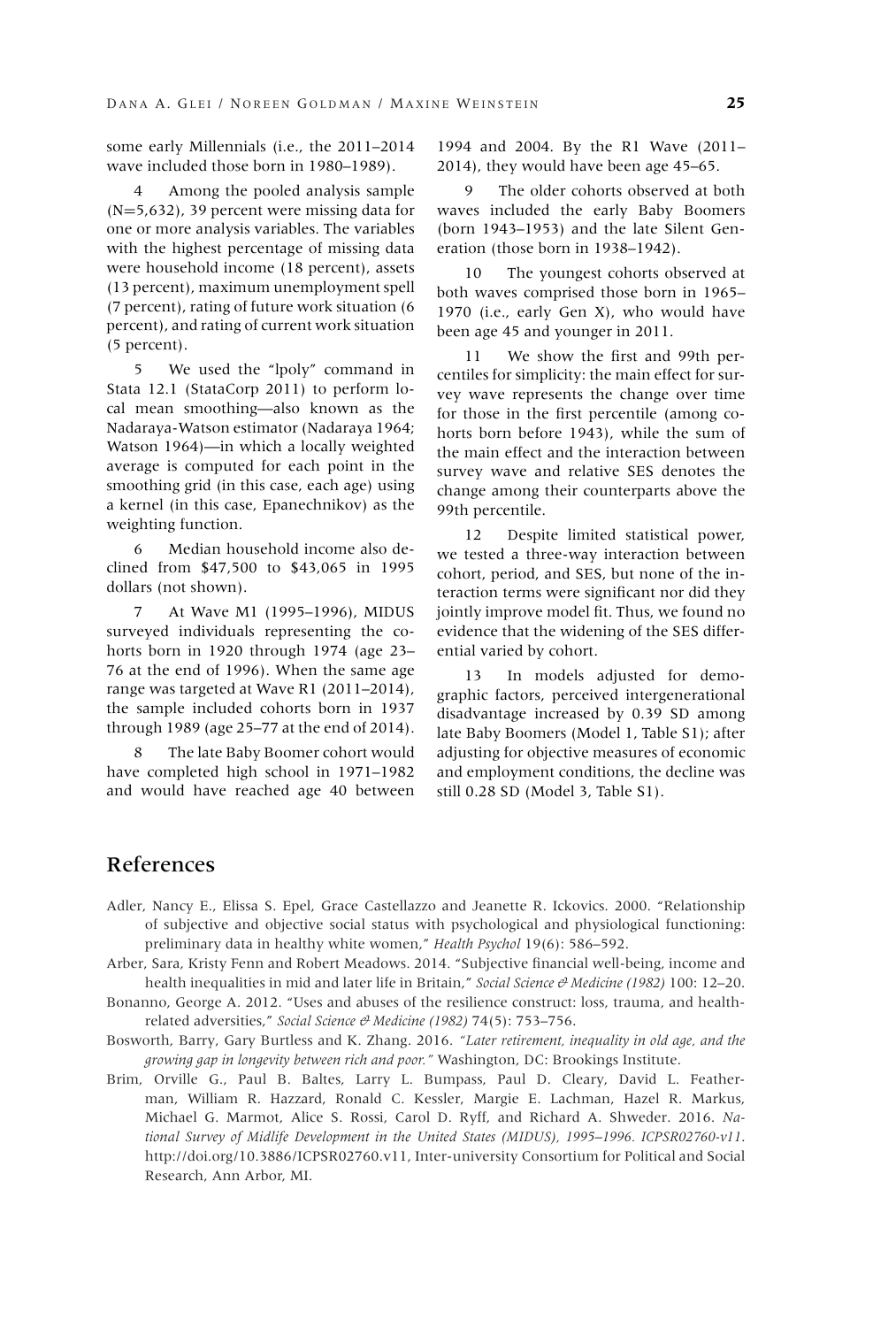- Bureau of Labor Statistics. 2017. "Labor Force Statistics from the Current Population Survey, seasonally adjusted unemployment rate, age 16 years and older." https://data.bls.gov/pdq/ SurveyOutputServlet. Accessed 17 December 2017.
- Case, Anne. 2015. "'Deaths of despair' are killing America's white working class." https:// qz.com/583595/deaths-of-despair-are-killing-americas-white-working-class/. Accessed 11 December 2017.
- Case, Anne and Angus Deaton. 2015. "Rising morbidity and mortality in midlife among white non-Hispanic Americans in the 21st century," *Proceedings of the National Academy of Sciences of the United States of America* 112(49): 15078–15083.
- ———. 2017, "Mortality and morbidity in the 21st century," eds. J. Eberly & J. Stock, Brookings Institution, Washington, DC, p. 397.
- Cherlin, Andrew J. 2016, *"*Why are white death rates rising*?"* http://www.nytimes.com/2016/02/ 22/opinion/why-are-white-death-rates-rising.html?emc=eta1&\_r=0edn.
- Cherlin, Andrew J. 2009. *The Marriage-Go-Round: The State of Marriage and the Family in America to-Day*. New York: Vintage.
	- ———. 2014. *Labor's Love Lost: The Rise and Fall of the Working Class Family in America*. New York: Russell Sage.
- Chetty, Raj, David Grusky, Maximilian Hell, Nathaniel Hendren, Robert Manduca. et al. 2016a. *"The fading American dream: Trends in absolute income mobility since 1940."* Cambridge, MA: National Bureau of Economic Research.
- Chetty, Raj, Michael Stepner, Sarah Abraham, Shelby Lin, Benjamin Scuderi. et al. 2016b. "The association between income and life expectancy in the United States, 2001–2014," *Jama* 315(16): 1750–1766.
- Coile, Courtney C., Phillip B. Levine and Robin McKnight. 2014. "Recessions, Older Workers, and Longevity: How Long Are Recessions Good for Your Health?" *American Economic Journal: Economic Policy* 6(3): 92–119.
- Conger, Rand D., Glen H. Elder, Frederick O. Lorenz, Katherine J. Conger, Ronald L. Simons. et al. 1990. "Linking economic hardship to marital quality and instability," *Journal of Marriage and Family* 52(3): 643–656.
- Congressional Budget Office. 2013. *"The Distribution of Household Income and Federal Taxes, 2013."* Washington, DC: Congress of the United States, Congressional Budget Office.
- Davis, James. 1959. "A formal interpretation of the theory of relative deprivation," *Sociometry* 22(4): 280–296.
- Dowd, Jennifer B. and Amar Hamoudi. 2014. "Is life expectancy really falling for groups of low socio-economic status? Lagged selection bias and artefactual trends in mortality," *International Journal of Epidemiology* 43(4): 983–988.
- Evans, William, Michael Hout and Susan Mayer. 2004. "Assessing the effect of economic inequality," in Kathryn Neckerman (ed.), *Social Inequality*. New York: Russell Sage Foundation, pp. 933–968.
- Hastings, Orestes P. 2017. *Inequality and Society: Mechanisms and Methods for Understanding the Consequences of Rising Income Inequality*, University of California, Berkeley.
- Hedegaard, Holly, Margaret Warner and Arialdi M. Miniño. 2017. *"Drug overdose deaths in the United States, 1999–2015."* Hyattsville, MD: National Center for Health Statistics.
- Hendi, Arun S. 2015. "Trends in U.S. life expectancy gradients: the role of changing educational composition," *International Journal of Epidemiology* 44(3): 946–955.
- Hochschild, Arlie R. 2016a. "The Ecstatic Edge of Politics: Sociology and Donald Trump," *Contemporary Sociology* 45(6): 683–689.
- ———. 2016b. *Strangers in their Own Land: Anger and Mourning on the American Right*. New York, NY: The New Press.
- Hyman, Herbert H. 1942. "The psychology of status," *Archives of Psychology* 269: 94.
- Kahn, Joan R. and Leonard I. Pearlin. 2006. "Financial strain over the life course and health among older adults," *Journal of Health and Social Behavior* 47(1): 17–31.
- Kahneman, Daniel and Amos Tversky. 1984. "Choices, Values, and Frames," *American Psychologist* 39(4): 341–350.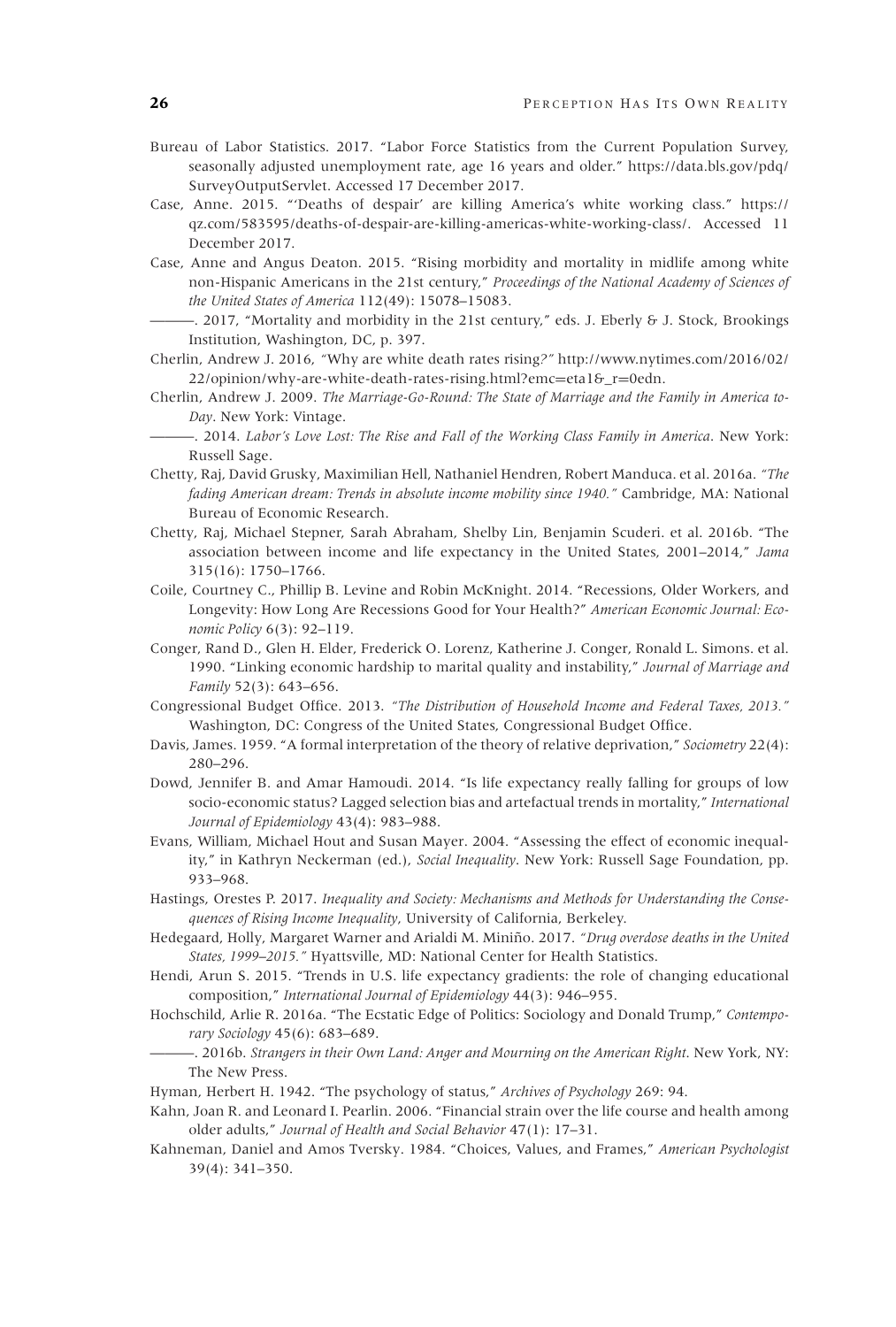———. 1992. "Advances in prospect theory: Cumulative representation of uncertainty," *Journal of Risk and Uncertainty* 5(4): 297–323.

- Kawachi, Ichiro and Lisa F. Berkman. 2000. "Social cohesion, social capital, and health," in L. F. Berkman and I. Kawachi (eds.), *Social Epidemiology*. Oxford: Oxford University Press, 174–190.
- Kawachi, Ichiro, Bruce P. Kennedy, Kimberley Lochner and Deborah Prothrow-Stith. 1997. "Social capital, income inequality, and mortality," *American Journal of Public Health* 87(9): 1491–1498.
- Khazan, Olga. 2015. "Middle-Aged White Americans Are Dying of Despair." https:// www.theatlantic.com/health/archive/2015/11/boomers-deaths-pnas/413971/. Accessed 11 December 2017.
- Kochanek, Kenneth D., Elizabeth Arias, and Brigham A. Bastian. 2016. *"The Effect of Changes in Selected Age-specific Causes of Death on Non-Hispanic White Life Expectancy Between 2000 and 2014."* Hyattsville, MD: National Center for Health Statistic.
- Kochhar, Rakesh and Richard Fry. 2014. "Wealth inequality has widened along racial, ethnic lines since end of Great Recession." http://www.pewresearch.org/fact-tank/2014/12/12/racialwealth-gaps-great-recession/ Accessed 5 December 2017.
- Kochhar, Rakesh, Richard Fry and Paul Taylor. 2011. "Wealth gaps rise to record highs between whites, blacks, Hispanics." http://www.pewsocialtrends.org/2011/07/26/wealth-gapsrise-to-record-highs-between-whites-blacks-hispanics/. Accessed 26 September 2017.
- Layte, Richard and Christopher T. Whelan. 2013. *"Who feels inferior? A test of the status anxiety hypothesis of social inequalities in health."* Dublin: AIAS.
- Leininger, Lindsey J. and Ariel Kalil. 2014. "Economic strain and children's behavior in the aftermath of the great recession," *Journal of Marriage and Family* 76: 998–1010.
- Link, Bruce G. and Jo Phelan. 1995. "Social conditions as fundamental causes of disease," *J Health Soc Behav* Spec No: 80–94.
- Lipset, Seymour M. 1955. "The Sources of the Radical Right," in Daniel Bell (ed.), *The New American Right*. New York: Criterion Books, pp. 166–233.
- Macunovich, Diane J. 1998. "Relative cohort size and inequality in the United States," *American Economic Review* 88(2): 259–264.
- Merton, Robert K. and Alice K. Rossi. 1950. "Contributions to the theory of reference group behavior," in Robert K. Merton and Paul F. Lazarsfeld (eds.), *Continuities in Social Research: Studies in the Scope and Method of "the American Soldier*. Glencoe, IL: Free Press, 40–105.
- Merton, Robert K. 1957. "Continuities in the theory of reference groups and social structure," in *Social Theory and Social Structure*. Glencoe, IL: Free Press.
- Monnat, Shannon M. 2016. *"Deaths of Despair and Support for Trump in the 2016 Presidential Election, The Pennsylvania State University Department of Agricultural Economics, Sociology, and Education Research Brief."* State College, PA: Pennsylvania State University.
- Nadaraya, Elizbar A. 1964. "On estimate regression," *Theory of Probability and its Application* 9: 141– 142.
- National Center for Health Statistics. 2017. *"Health, United States, 2016: With Chartbook on Long-term Trends in Health."* Hyattsville, MD: U.S. Department of Health and Human Services, Centers for Disease Control and Prevention, National Center for Health Statistics.
- Olshansky, S. J., Toni Antonucci, Lisa Berkman, Robert H. Binstock, Axel Boersch-Supan. et al. 2012. "Differences in life expectancy due to race and educational differences are widening, and many may not catch up," *Health Affairs (Project Hope)* 31(8): 1803–1813.
- Ostrove, Joan M., Nancy E. Adler, Miriam Kuppermann and Washington A. Eugene. 2000. "Objective and Subjective Assessments of Socioeconomic Status and Their Relationship to Self-Rated Health in an Ethnically Diverse Sample of Pregnant Women," *Health Psychology* 19(6): 613–618.
- Pearlin, Leonard I., Elizabeth G. Menaghan, Morton A. Lieberman and Joseph T. Mullan. 1981. "The stress process," *Journal of Health and Social Behavior; Journal of Health and Social Behavior* 22(4): 37–356.
- Pearlin, Leonard I., Scott Schieman, Elena M. Fazio and Stephen C. Meersman. 2005. "Stress, health, and the life course: some conceptual perspectives," *Journal of Health and Social Behavior* 46(2): 205–219.